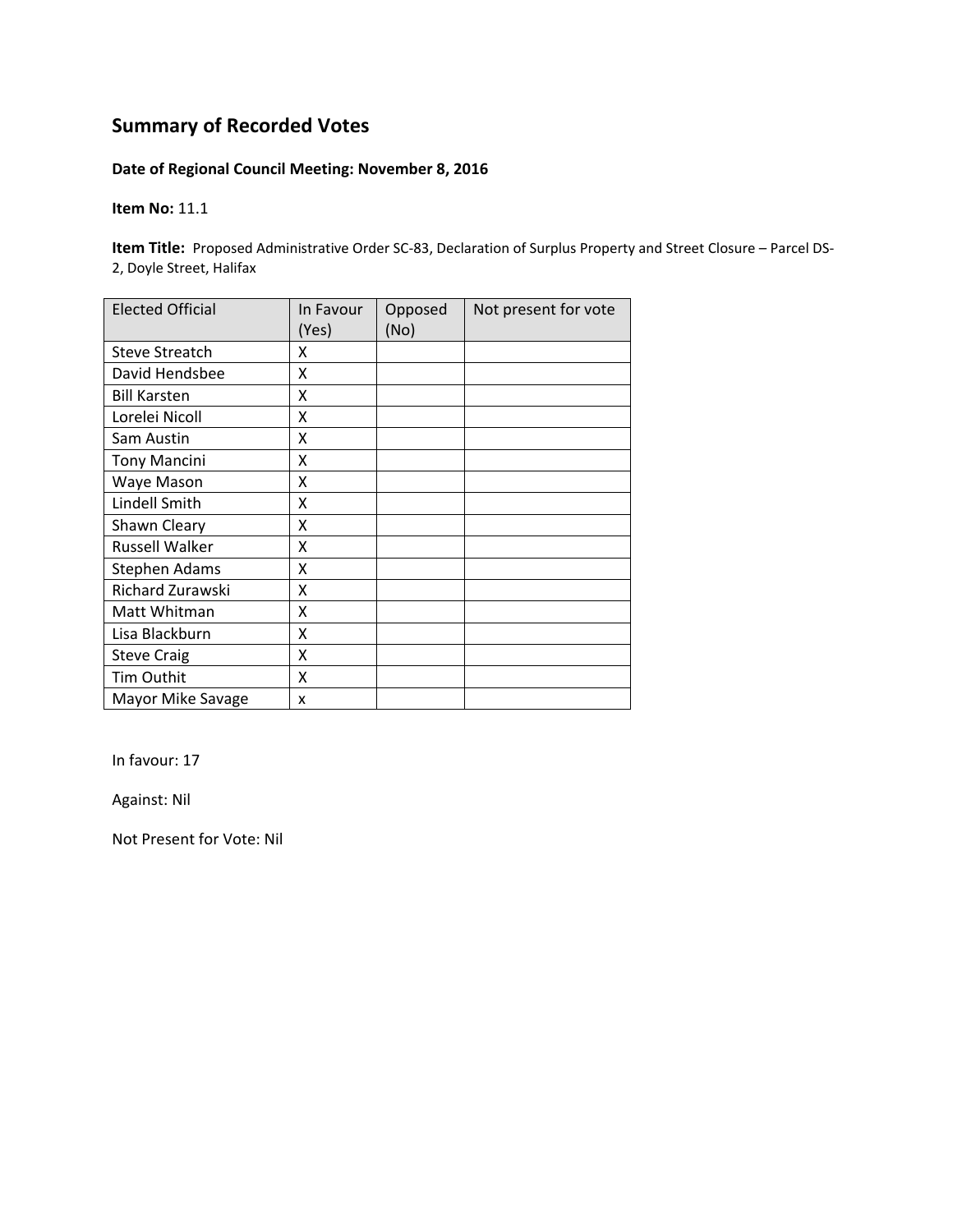#### **Date of Regional Council Meeting: November 8, 2016**

**Item No:** 11**.**2

**Item Title:** Case 20224 – Amendments to the Sackville Municipal Planning Strategy, Sackville Land Use By‐Law, Sackville Drive Secondary Planning Strategy and Sackville Drive Land Use By‐Law, 900 & 902 Sackville Drive, Lower Sackville

| <b>Elected Official</b> | In Favour<br>(Yes) | Opposed<br>(No) | Not present for vote |
|-------------------------|--------------------|-----------------|----------------------|
| <b>Steve Streatch</b>   | x                  |                 |                      |
| David Hendsbee          | x                  |                 |                      |
| <b>Bill Karsten</b>     | X                  |                 |                      |
| Lorelei Nicoll          | x                  |                 |                      |
| Sam Austin              | Χ                  |                 |                      |
| <b>Tony Mancini</b>     | X                  |                 |                      |
| Waye Mason              | X                  |                 |                      |
| Lindell Smith           |                    | x               |                      |
| Shawn Cleary            | x                  |                 |                      |
| <b>Russell Walker</b>   | Χ                  |                 |                      |
| Stephen Adams           | Χ                  |                 |                      |
| Richard Zurawski        |                    | x               |                      |
| Matt Whitman            | X                  |                 |                      |
| Lisa Blackburn          | x                  |                 |                      |
| <b>Steve Craig</b>      | X                  |                 |                      |
| Tim Outhit              | x                  |                 |                      |
| Mayor Mike Savage       | x                  |                 |                      |

In favour: 15

Against: 2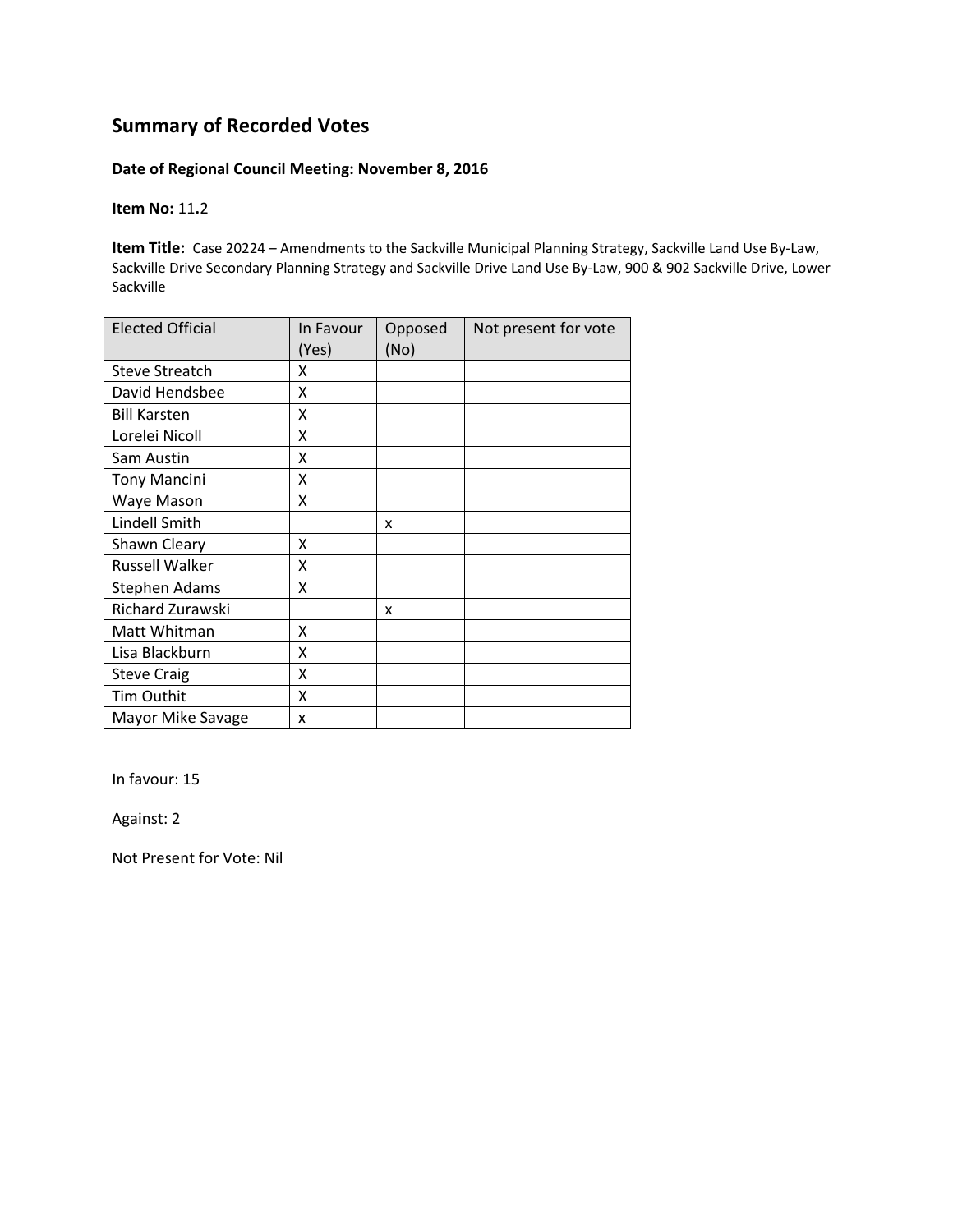### **Date of Regional Council Meeting: November 8, 2016**

**Item No:** 14.1.1

**Item Title:** Award – Tender 16-071 – Janitorial Services for Sackville Sports Stadium

| <b>Elected Official</b> | In Favour<br>(Yes) | Opposed<br>(No) | Not present for vote |
|-------------------------|--------------------|-----------------|----------------------|
| <b>Steve Streatch</b>   | x                  |                 |                      |
| David Hendsbee          | X                  |                 |                      |
| <b>Bill Karsten</b>     | x                  |                 |                      |
| Lorelei Nicoll          | X                  |                 |                      |
| Sam Austin              | X                  |                 |                      |
| <b>Tony Mancini</b>     | Χ                  |                 |                      |
| Waye Mason              | X                  |                 |                      |
| Lindell Smith           | X                  |                 |                      |
| Shawn Cleary            | x                  |                 |                      |
| <b>Russell Walker</b>   | Χ                  |                 |                      |
| <b>Stephen Adams</b>    | X                  |                 |                      |
| Richard Zurawski        | X                  |                 |                      |
| Matt Whitman            | X                  |                 |                      |
| Lisa Blackburn          | X                  |                 |                      |
| <b>Steve Craig</b>      | Χ                  |                 |                      |
| Tim Outhit              | Χ                  |                 |                      |
| Mayor Mike Savage       | x                  |                 |                      |

In favour: 17

Against: Nil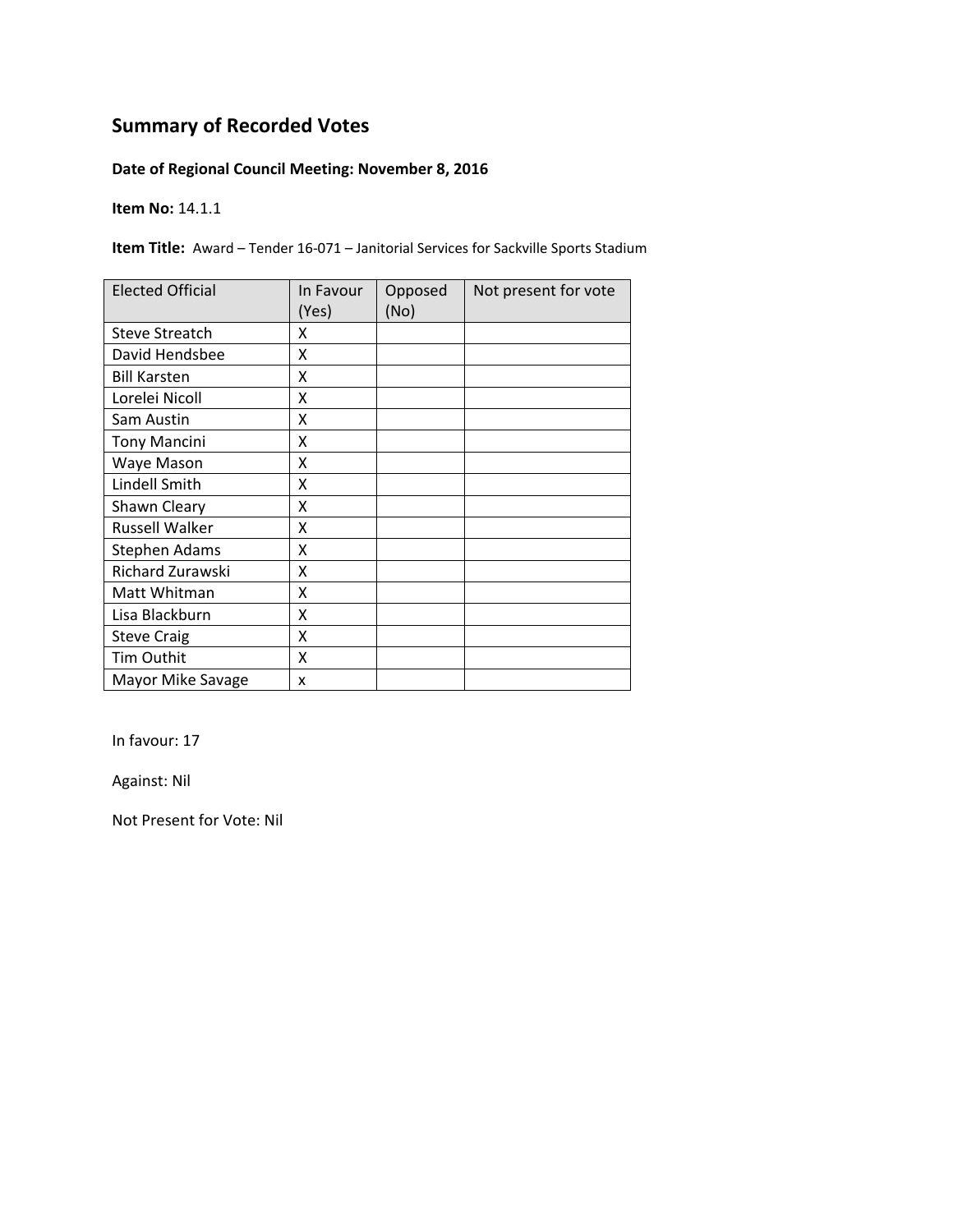### **Date of Regional Council Meeting: November 8, 2016**

**Item No:** 14.1.2

**Item Title:** Sole Source Award – Voith Schneider Propellers – Voith Canada Inc.

| <b>Elected Official</b> | In Favour<br>(Yes) | Opposed<br>(No) | Not present for vote |
|-------------------------|--------------------|-----------------|----------------------|
| <b>Steve Streatch</b>   | x                  |                 |                      |
| David Hendsbee          | X                  |                 |                      |
| <b>Bill Karsten</b>     | x                  |                 |                      |
| Lorelei Nicoll          | X                  |                 |                      |
| Sam Austin              | X                  |                 |                      |
| <b>Tony Mancini</b>     | Χ                  |                 |                      |
| Waye Mason              | X                  |                 |                      |
| Lindell Smith           | X                  |                 |                      |
| Shawn Cleary            | x                  |                 |                      |
| <b>Russell Walker</b>   | Χ                  |                 |                      |
| <b>Stephen Adams</b>    | X                  |                 |                      |
| Richard Zurawski        | X                  |                 |                      |
| Matt Whitman            | X                  |                 |                      |
| Lisa Blackburn          | X                  |                 |                      |
| <b>Steve Craig</b>      | Χ                  |                 |                      |
| Tim Outhit              | Χ                  |                 |                      |
| Mayor Mike Savage       | x                  |                 |                      |

In favour: 17

Against: Nil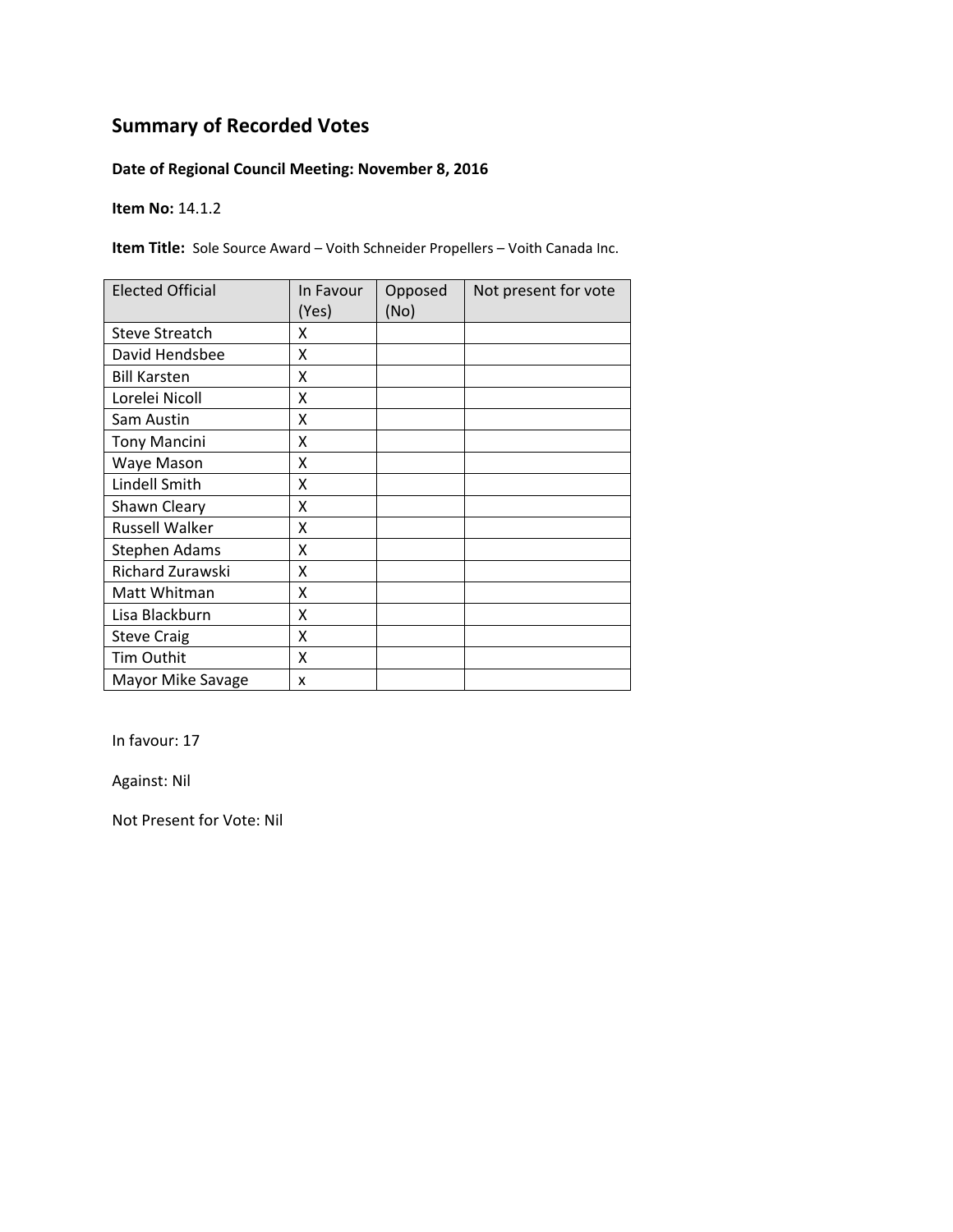### **Date of Regional Council Meeting: November 8, 2016**

**Item No:** 14.1.3

**Item Title:** Facility Rental Contract #12288 - Sackville Sports Stadium Arena - Sackville Minor Hockey

| <b>Elected Official</b> | In Favour<br>(Yes) | Opposed<br>(No) | Not present for vote |
|-------------------------|--------------------|-----------------|----------------------|
| <b>Steve Streatch</b>   | x                  |                 |                      |
| David Hendsbee          | X                  |                 |                      |
| <b>Bill Karsten</b>     | x                  |                 |                      |
| Lorelei Nicoll          | x                  |                 |                      |
| Sam Austin              | Χ                  |                 |                      |
| <b>Tony Mancini</b>     | Χ                  |                 |                      |
| Waye Mason              | X                  |                 |                      |
| Lindell Smith           | X                  |                 |                      |
| Shawn Cleary            | x                  |                 |                      |
| <b>Russell Walker</b>   | X                  |                 |                      |
| Stephen Adams           | X                  |                 |                      |
| Richard Zurawski        | X                  |                 |                      |
| Matt Whitman            | X                  |                 |                      |
| Lisa Blackburn          | X                  |                 |                      |
| <b>Steve Craig</b>      | X                  |                 |                      |
| <b>Tim Outhit</b>       | X                  |                 |                      |
| Mayor Mike Savage       | X                  |                 |                      |

In favour: 17

Against: Nil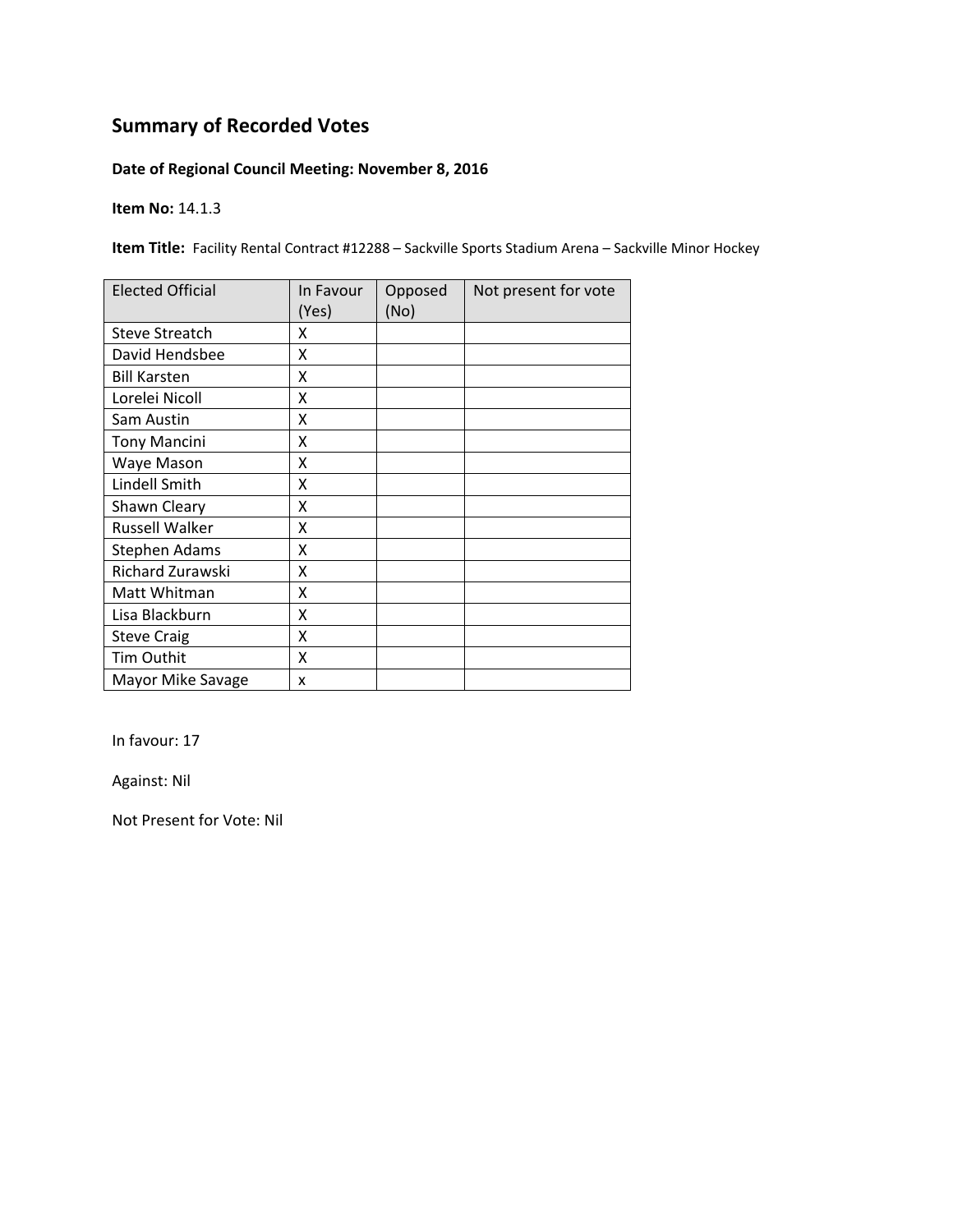### **Date of Regional Council Meeting: November 8, 2016**

**Item No:** 14.1.4

**Item Title:** Approval to Expand the Dartmouth Sportsplex

| <b>Elected Official</b> | In Favour<br>(Yes) | Opposed<br>(No) | Not present for vote |
|-------------------------|--------------------|-----------------|----------------------|
| <b>Steve Streatch</b>   | x                  |                 |                      |
| David Hendsbee          | Χ                  |                 |                      |
| <b>Bill Karsten</b>     | x                  |                 |                      |
| Lorelei Nicoll          | x                  |                 |                      |
| Sam Austin              | x                  |                 |                      |
| <b>Tony Mancini</b>     | Χ                  |                 |                      |
| Waye Mason              | χ                  |                 |                      |
| Lindell Smith           | x                  |                 |                      |
| Shawn Cleary            | χ                  |                 |                      |
| <b>Russell Walker</b>   | Χ                  |                 |                      |
| Stephen Adams           | X                  |                 |                      |
| Richard Zurawski        | Χ                  |                 |                      |
| Matt Whitman            | X                  |                 |                      |
| Lisa Blackburn          | X                  |                 |                      |
| <b>Steve Craig</b>      | X                  |                 |                      |
| Tim Outhit              | X                  |                 |                      |
| Mayor Mike Savage       | x                  |                 |                      |

In favour: 17

Against: Nil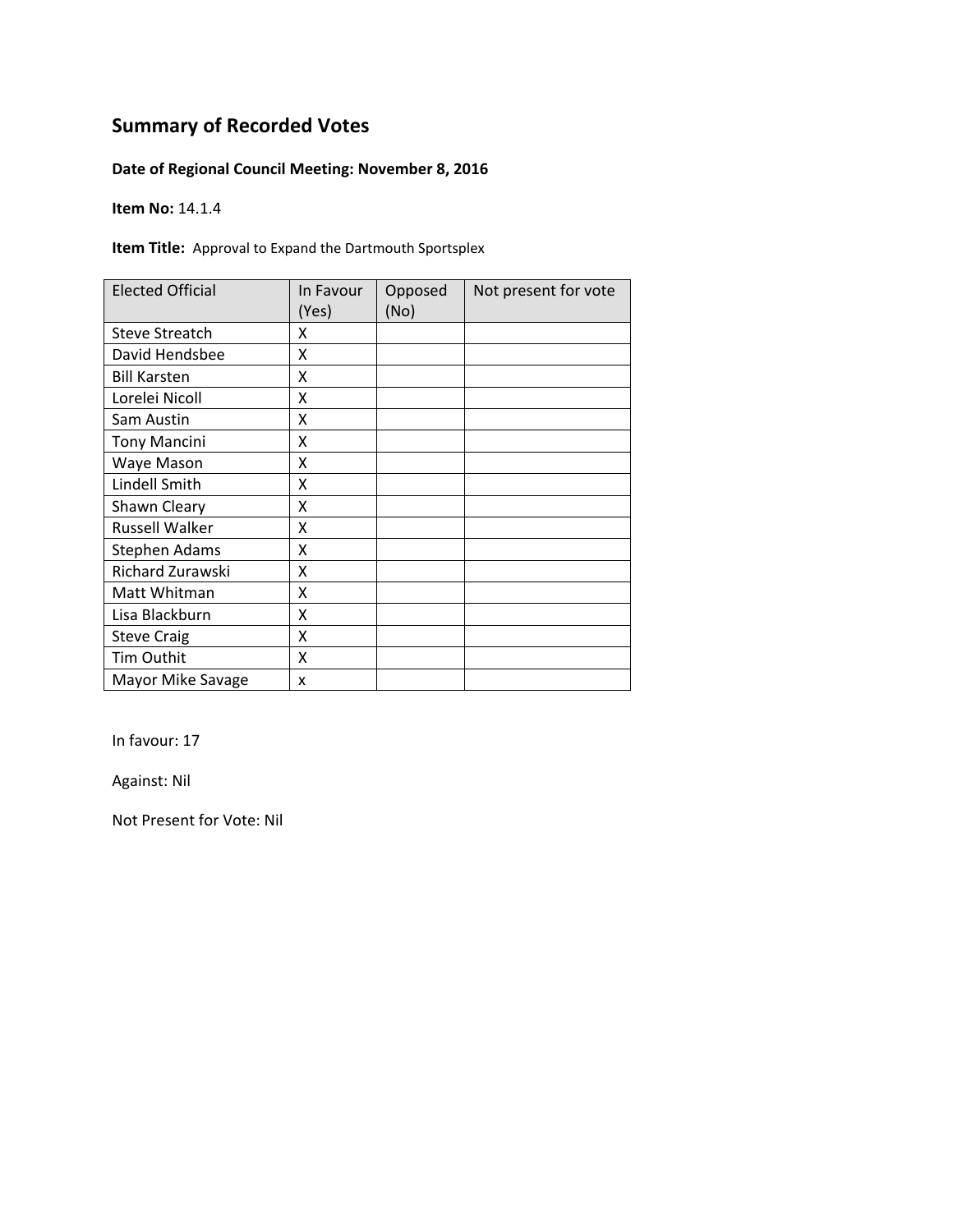### **Date of Regional Council Meeting: November 8, 2016**

**Item No:** 14.1.5

**Item Title:** Halifax Regional Municipality Charter Review Update

| <b>Elected Official</b> | In Favour<br>(Yes) | Opposed<br>(No) | Not present for vote |
|-------------------------|--------------------|-----------------|----------------------|
| <b>Steve Streatch</b>   | χ                  |                 |                      |
| David Hendsbee          | χ                  |                 |                      |
| <b>Bill Karsten</b>     | χ                  |                 |                      |
| Lorelei Nicoll          | Χ                  |                 |                      |
| Sam Austin              | X                  |                 |                      |
| <b>Tony Mancini</b>     | Χ                  |                 |                      |
| Waye Mason              | X                  |                 |                      |
| Lindell Smith           | χ                  |                 |                      |
| Shawn Cleary            | χ                  |                 |                      |
| Russell Walker          | χ                  |                 |                      |
| <b>Stephen Adams</b>    | χ                  |                 |                      |
| Richard Zurawski        | X                  |                 |                      |
| Matt Whitman            | X                  |                 |                      |
| Lisa Blackburn          | X                  |                 |                      |
| <b>Steve Craig</b>      | Χ                  |                 |                      |
| Tim Outhit              | Χ                  |                 |                      |
| Mayor Mike Savage       | X                  |                 |                      |

In favour: 17

Against: Nil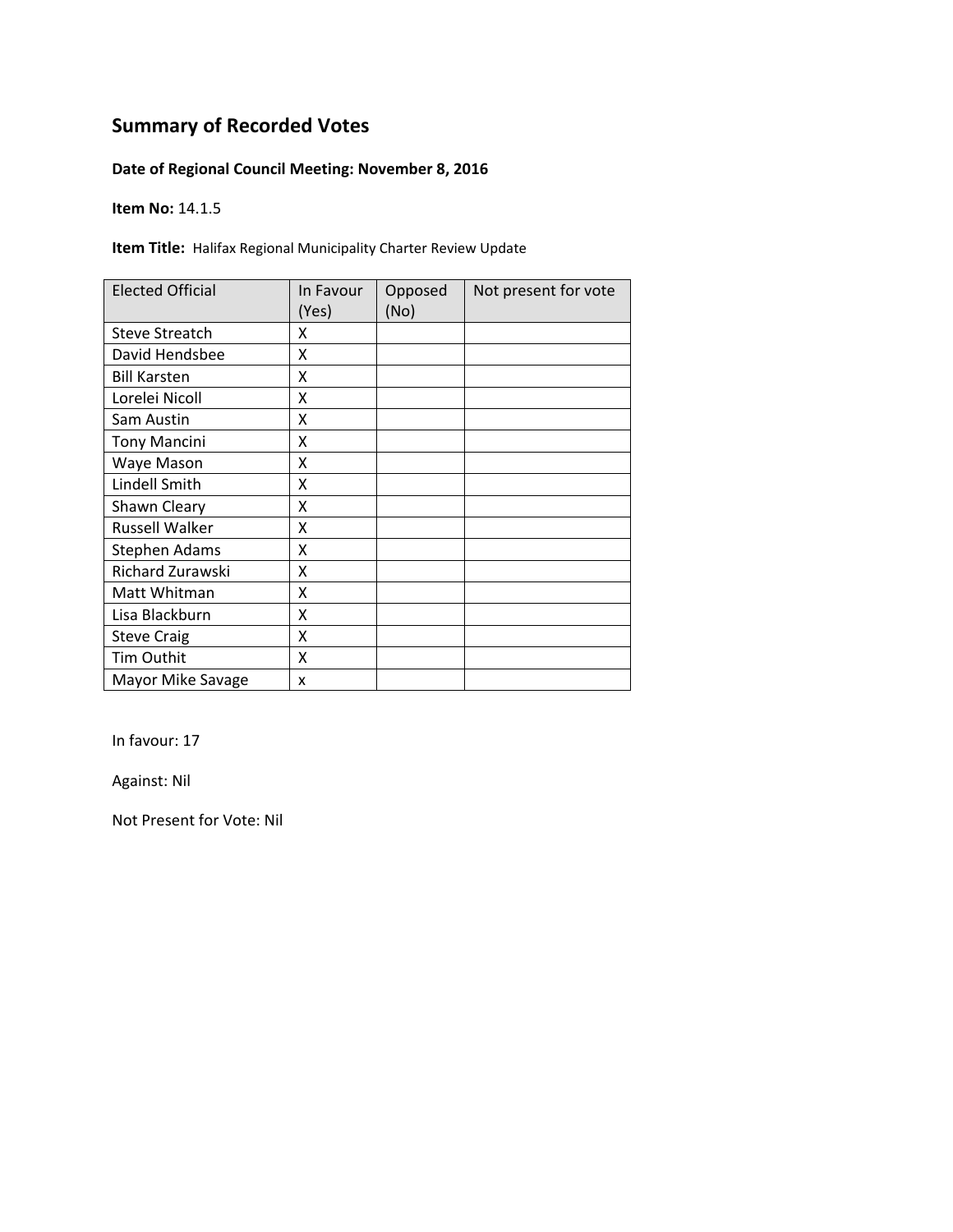### **Date of Regional Council Meeting: November 8, 2016**

**Item No:** 14.1.6

**Item Title:** Extension of Central Water Services Along Fall River Road

| <b>Elected Official</b> | In Favour<br>(Yes) | Opposed<br>(No) | Not present for vote |
|-------------------------|--------------------|-----------------|----------------------|
| <b>Steve Streatch</b>   | χ                  |                 |                      |
| David Hendsbee          | χ                  |                 |                      |
| <b>Bill Karsten</b>     | χ                  |                 |                      |
| Lorelei Nicoll          | Χ                  |                 |                      |
| Sam Austin              | X                  |                 |                      |
| <b>Tony Mancini</b>     | Χ                  |                 |                      |
| Waye Mason              | X                  |                 |                      |
| Lindell Smith           | χ                  |                 |                      |
| Shawn Cleary            | χ                  |                 |                      |
| Russell Walker          | χ                  |                 |                      |
| <b>Stephen Adams</b>    | χ                  |                 |                      |
| Richard Zurawski        | X                  |                 |                      |
| Matt Whitman            | X                  |                 |                      |
| Lisa Blackburn          | X                  |                 |                      |
| <b>Steve Craig</b>      | Χ                  |                 |                      |
| Tim Outhit              | Χ                  |                 |                      |
| Mayor Mike Savage       | X                  |                 |                      |

In favour: 17

Against: Nil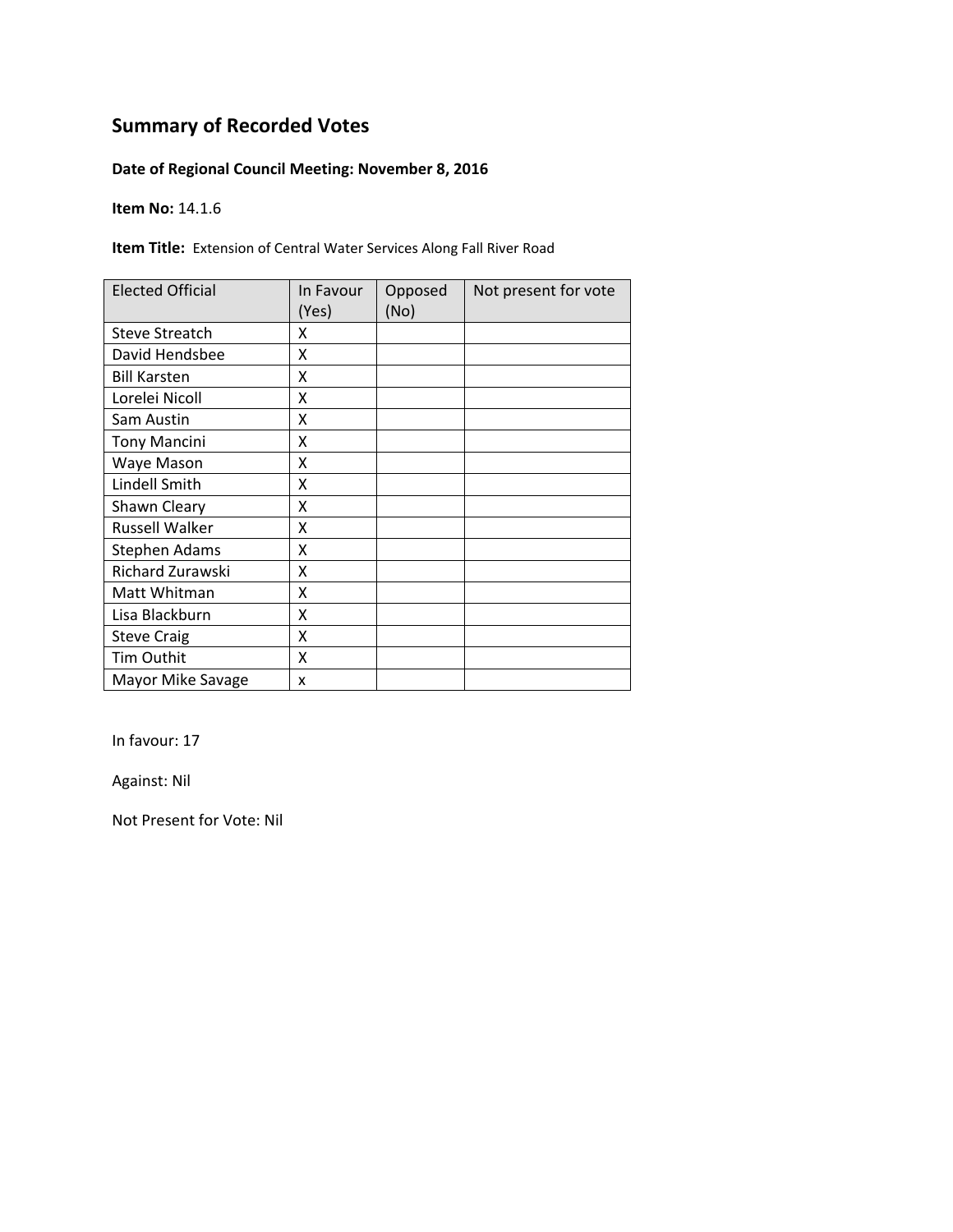#### **Date of Regional Council Meeting: November 8, 2016**

**Item No:** 14.1.7

**Item Title:** Proposed Amendments to Administrative Order 2014-007-ADM, Respecting Grants to Professional Arts Organization – Peer Jury Review

| <b>Elected Official</b> | In Favour<br>(Yes) | Opposed<br>(No) | Not present for vote |
|-------------------------|--------------------|-----------------|----------------------|
| <b>Steve Streatch</b>   | Χ                  |                 |                      |
| David Hendsbee          | Χ                  |                 |                      |
| <b>Bill Karsten</b>     | x                  |                 |                      |
| Lorelei Nicoll          | Χ                  |                 |                      |
| Sam Austin              | X                  |                 |                      |
| <b>Tony Mancini</b>     | Χ                  |                 |                      |
| Waye Mason              | X                  |                 |                      |
| Lindell Smith           | X                  |                 |                      |
| Shawn Cleary            | Χ                  |                 |                      |
| <b>Russell Walker</b>   | X                  |                 |                      |
| <b>Stephen Adams</b>    | X                  |                 |                      |
| Richard Zurawski        | x                  |                 |                      |
| Matt Whitman            | Χ                  |                 |                      |
| Lisa Blackburn          | Χ                  |                 |                      |
| <b>Steve Craig</b>      | Χ                  |                 |                      |
| Tim Outhit              | X                  |                 |                      |
| Mayor Mike Savage       | x                  |                 |                      |

In favour: 17

Against: Nil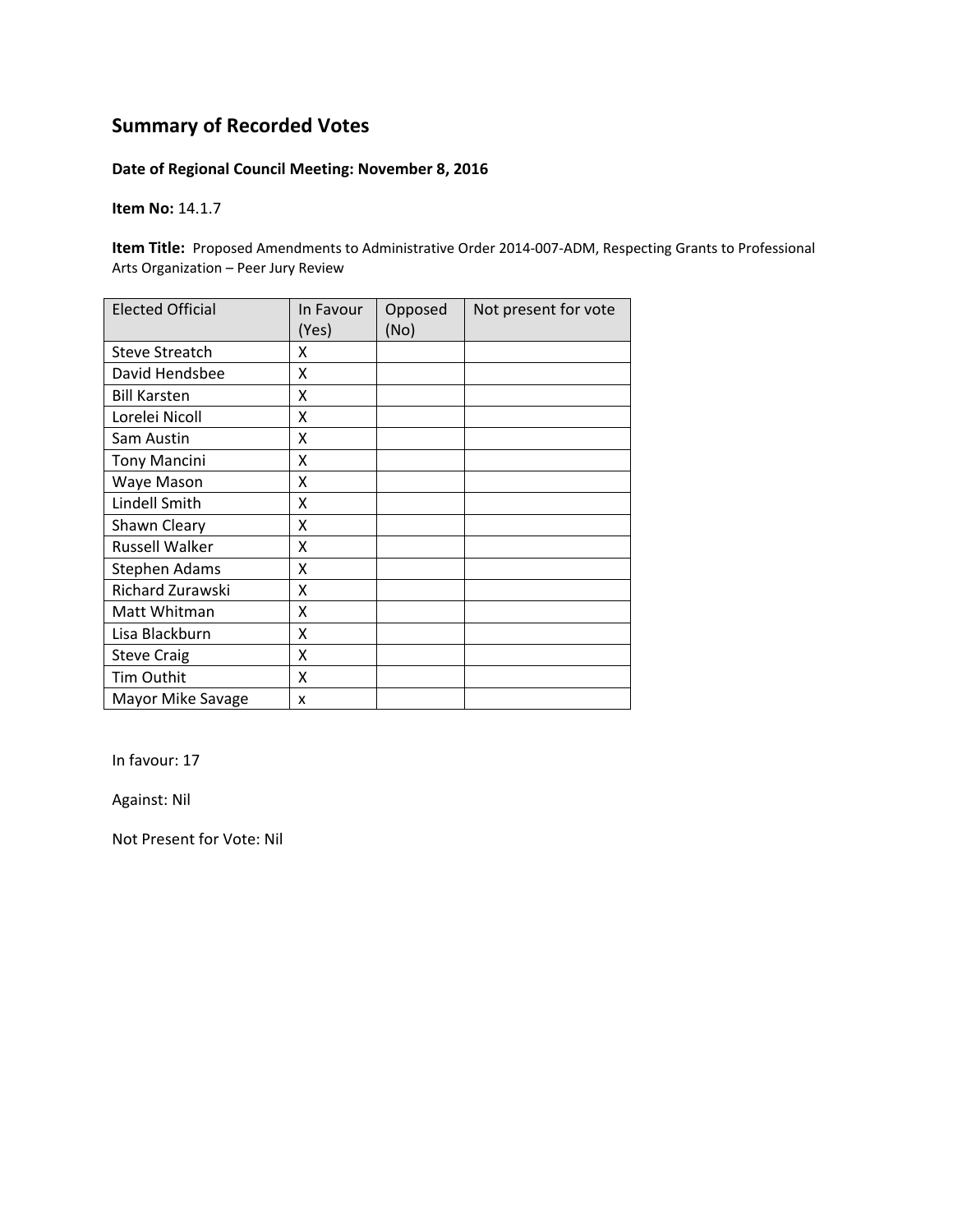### **Date of Regional Council Meeting: November 8, 2016**

**Item No:** 14.1.8

**Item Title: Review of Report Requests** 

| <b>Elected Official</b> | In Favour<br>(Yes) | Opposed<br>(No) | Not present for vote |
|-------------------------|--------------------|-----------------|----------------------|
| <b>Steve Streatch</b>   | χ                  |                 |                      |
| David Hendsbee          | Χ                  |                 |                      |
| <b>Bill Karsten</b>     | x                  |                 |                      |
| Lorelei Nicoll          | x                  |                 |                      |
| Sam Austin              | X                  |                 |                      |
| <b>Tony Mancini</b>     | x                  |                 |                      |
| Waye Mason              | x                  |                 |                      |
| Lindell Smith           |                    | x               |                      |
| Shawn Cleary            | x                  |                 |                      |
| <b>Russell Walker</b>   | X                  |                 |                      |
| <b>Stephen Adams</b>    | X                  |                 |                      |
| Richard Zurawski        | X                  |                 |                      |
| Matt Whitman            | X                  |                 |                      |
| Lisa Blackburn          | X                  |                 |                      |
| <b>Steve Craig</b>      | X                  |                 |                      |
| Tim Outhit              | X                  |                 |                      |
| Mayor Mike Savage       | x                  |                 |                      |

In favour: 16

Against: 1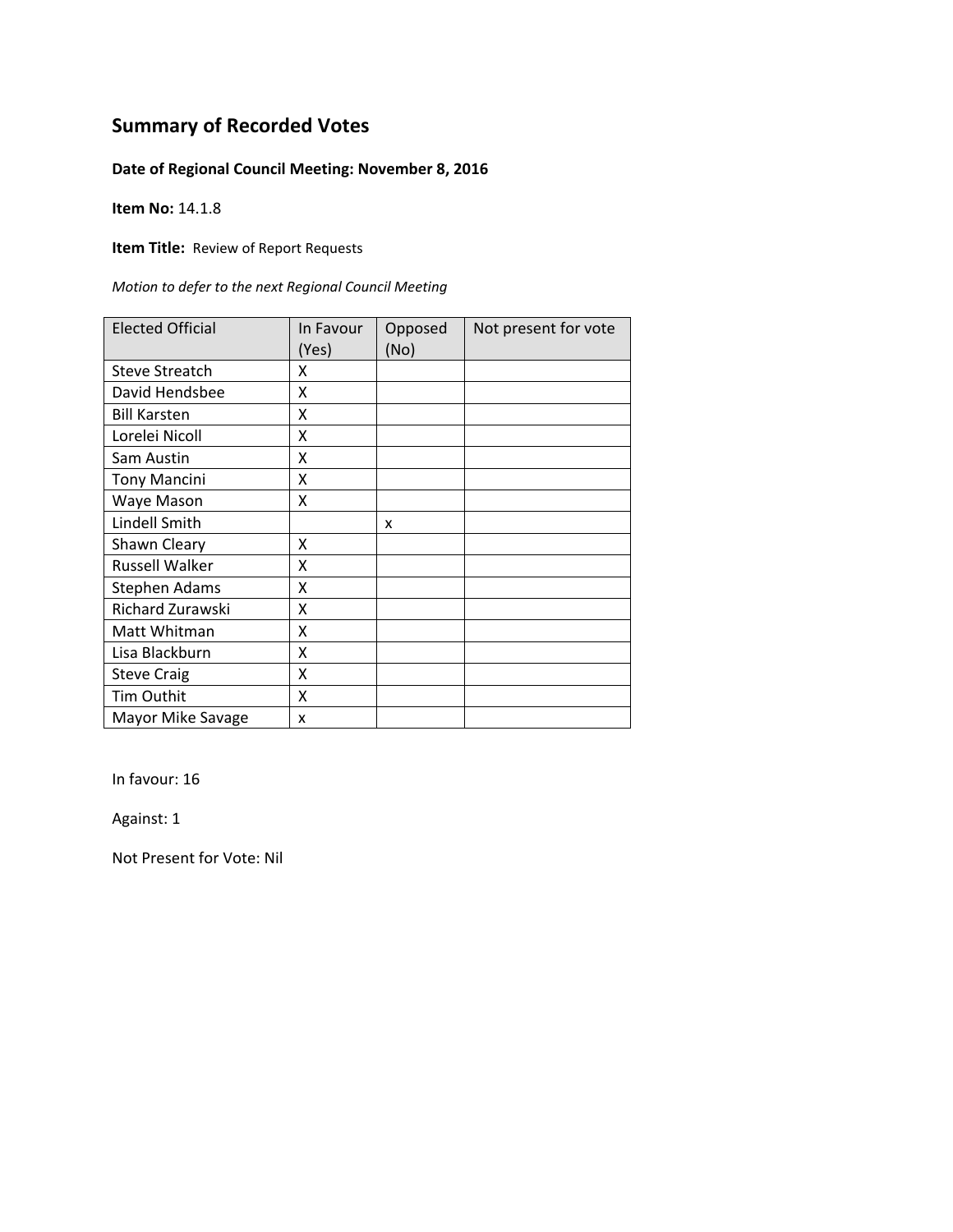### **Date of Regional Council Meeting: November 8, 2016**

**Item No:** 14.1.9

**Item Title:** Scotiabank Centre Interim Management Agreement

| <b>Elected Official</b> | In Favour<br>(Yes) | Opposed<br>(No) | Not present for vote |
|-------------------------|--------------------|-----------------|----------------------|
| <b>Steve Streatch</b>   | x                  |                 |                      |
| David Hendsbee          | X                  |                 |                      |
| <b>Bill Karsten</b>     | x                  |                 |                      |
| Lorelei Nicoll          | X                  |                 |                      |
| Sam Austin              | X                  |                 |                      |
| <b>Tony Mancini</b>     | Χ                  |                 |                      |
| Waye Mason              | X                  |                 |                      |
| Lindell Smith           | x                  |                 |                      |
| Shawn Cleary            | x                  |                 |                      |
| <b>Russell Walker</b>   | X                  |                 |                      |
| <b>Stephen Adams</b>    | X                  |                 |                      |
| Richard Zurawski        | Χ                  |                 |                      |
| Matt Whitman            | X                  |                 |                      |
| Lisa Blackburn          | X                  |                 |                      |
| <b>Steve Craig</b>      | X                  |                 |                      |
| Tim Outhit              | X                  |                 |                      |
| Mayor Mike Savage       | x                  |                 |                      |

In favour: 17

Against: Nil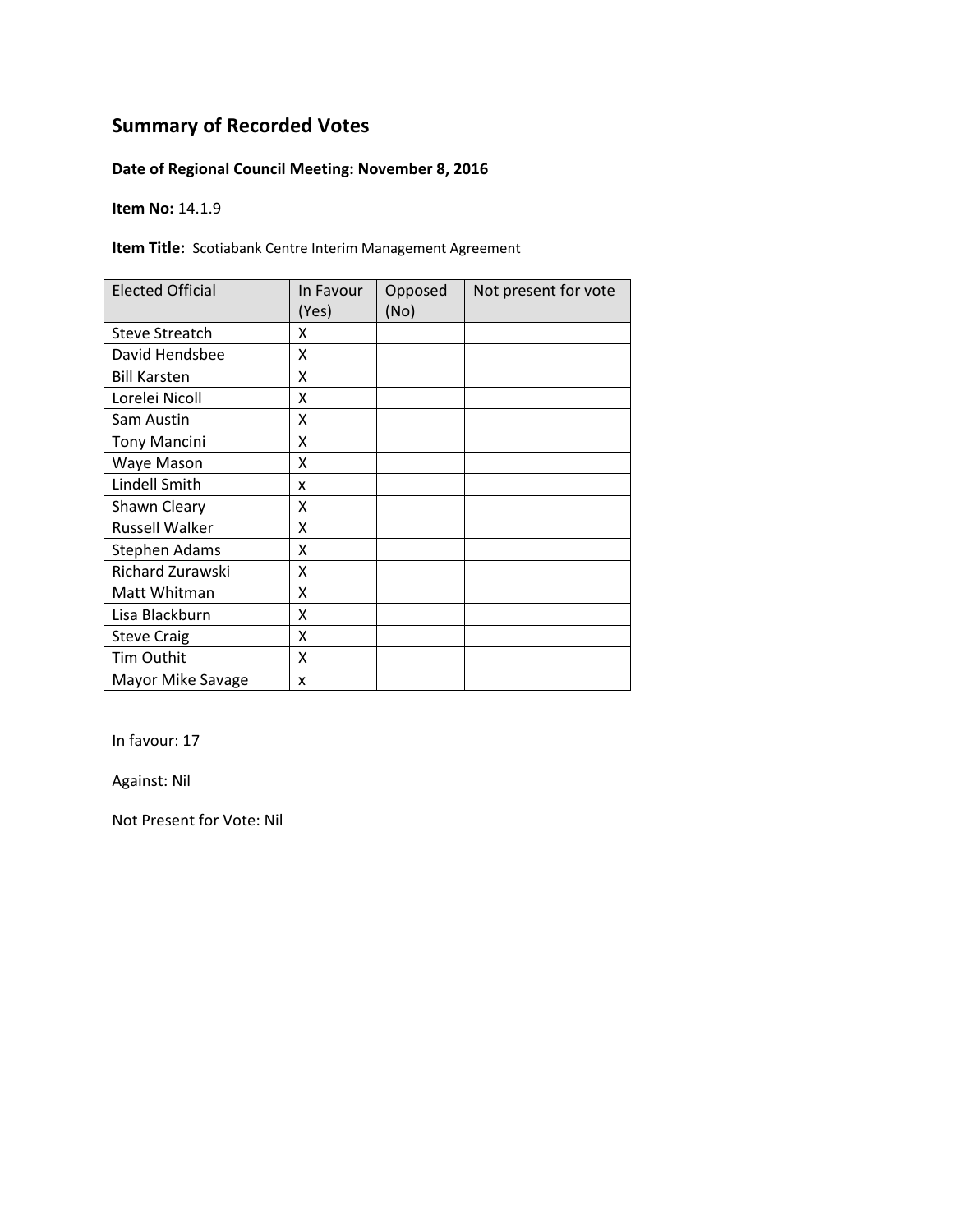### **Date of Regional Council Meeting: November 8, 2016**

**Item No:** 14.1.10

**Item Title:** StormWater Right-of-Way (ROW) Funding Options – Staff Recommendation

#### *Defeated*

| <b>Elected Official</b> | In Favour<br>(Yes) | Opposed<br>(No) | Not present for vote |
|-------------------------|--------------------|-----------------|----------------------|
| <b>Steve Streatch</b>   |                    | X               |                      |
| David Hendsbee          |                    | X               |                      |
| <b>Bill Karsten</b>     |                    | x               |                      |
| Lorelei Nicoll          |                    | X               |                      |
| Sam Austin              |                    | X               |                      |
| <b>Tony Mancini</b>     |                    | X               |                      |
| Waye Mason              |                    | x               |                      |
| Lindell Smith           |                    | x               |                      |
| Shawn Cleary            |                    | x               |                      |
| <b>Russell Walker</b>   |                    | x               |                      |
| <b>Stephen Adams</b>    |                    | X               |                      |
| Richard Zurawski        |                    | X               |                      |
| Matt Whitman            |                    | Χ               |                      |
| Lisa Blackburn          |                    | X               |                      |
| <b>Steve Craig</b>      |                    | X               |                      |
| Tim Outhit              |                    | x               |                      |
| Mayor Mike Savage       |                    | x               |                      |

In favour: Nil

Against: 17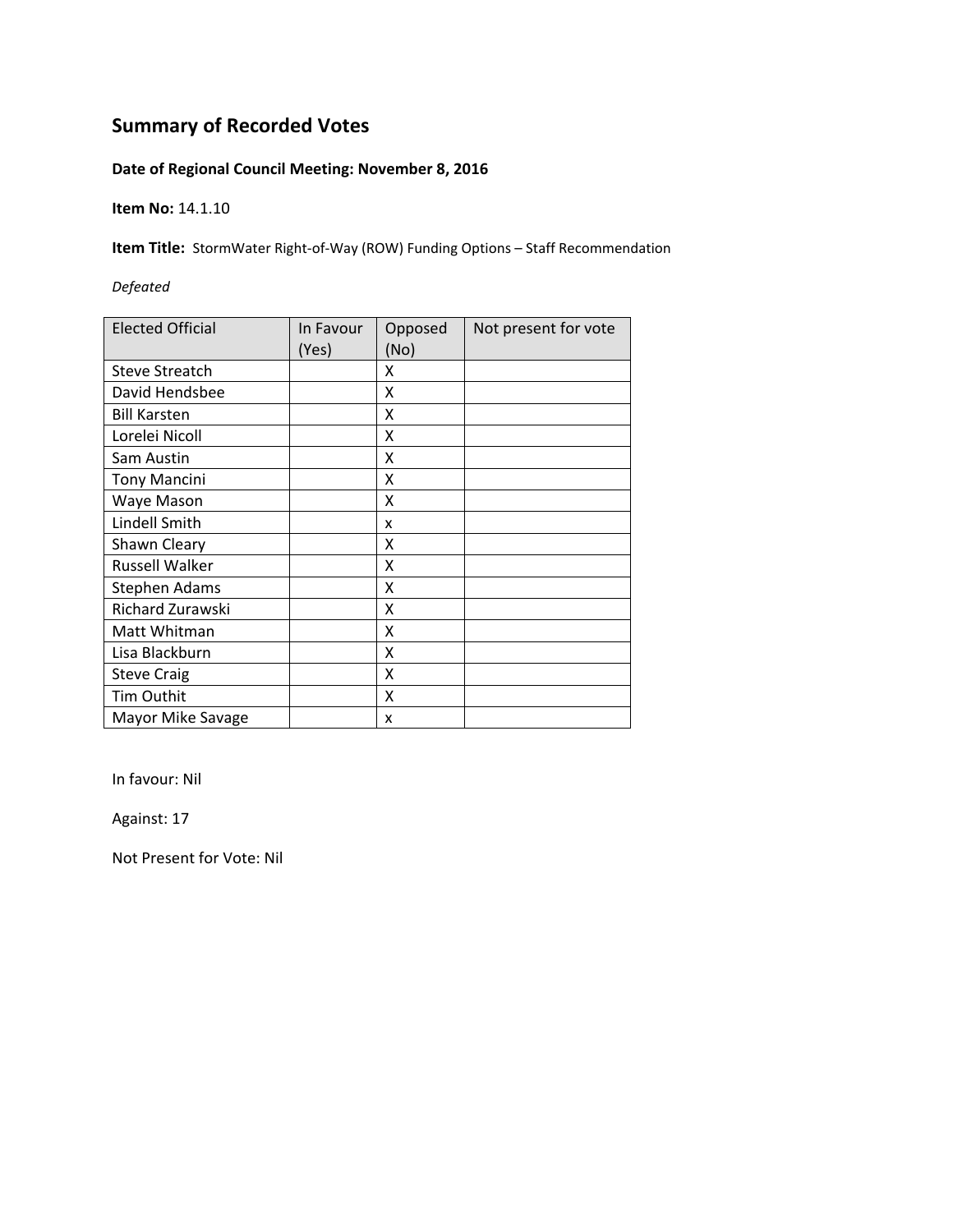#### **Date of Regional Council Meeting: November 8, 2016**

**Item No:** 14.1.10

**Item Title:** StormWater Right‐of‐Way (ROW) Funding Options

Motion - Halifax Regional Council direct staff to prepare a report and recommendation with respect to the options and financial implications of providing a reduction of residential taxes for the current 2016/2017 fiscal year for *individuals who paid stacked stormwater right‐of‐way charges (being the owners of approximately 3724* properties) as described in the discussion section of this report and, as part of the report, staff draft an Administrative Order to implement such reduction, and return to Council for consideration of the resulting report.

| <b>Elected Official</b> | In Favour<br>(Yes) | Opposed<br>(No) | Not present for vote |
|-------------------------|--------------------|-----------------|----------------------|
| <b>Steve Streatch</b>   | Χ                  |                 |                      |
| David Hendsbee          | X                  |                 |                      |
| <b>Bill Karsten</b>     |                    | x               |                      |
| Lorelei Nicoll          | X                  |                 |                      |
| Sam Austin              | x                  |                 |                      |
| <b>Tony Mancini</b>     | x                  |                 |                      |
| Waye Mason              | Χ                  |                 |                      |
| Lindell Smith           | X                  |                 |                      |
| Shawn Cleary            | x                  |                 |                      |
| <b>Russell Walker</b>   |                    | x               |                      |
| <b>Stephen Adams</b>    | x                  |                 |                      |
| Richard Zurawski        | x                  |                 |                      |
| Matt Whitman            |                    | X               |                      |
| Lisa Blackburn          | X                  |                 |                      |
| <b>Steve Craig</b>      | X                  |                 |                      |
| <b>Tim Outhit</b>       | X                  |                 |                      |
| Mayor Mike Savage       | x                  |                 |                      |

In favour: 14

Against: 3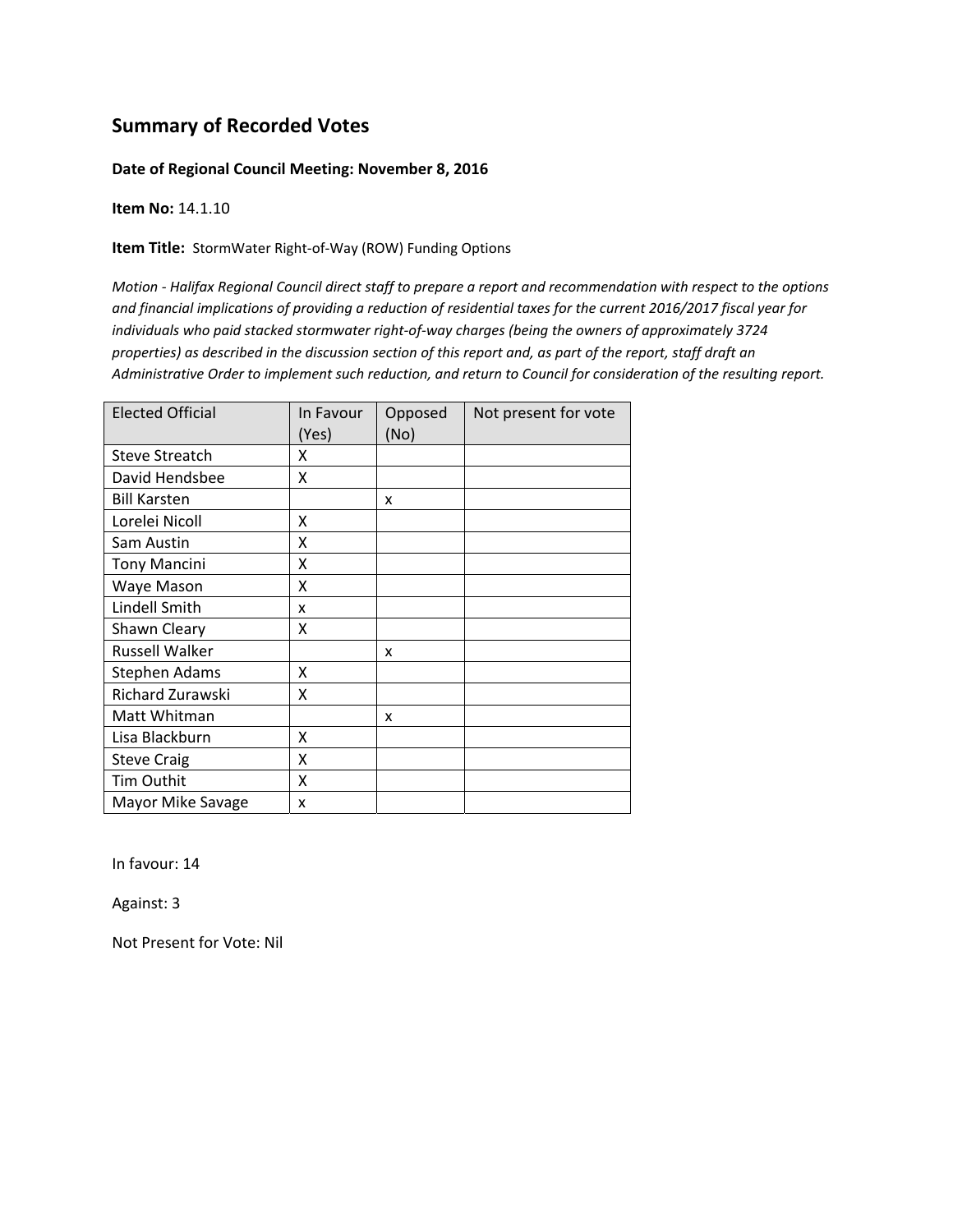#### **Date of Regional Council Meeting: November 8, 2016**

**Item No:** 14.2.1

**Item Title:** Award - Tender No. 16-081, Two (2) 2016 Model Refuse Transfer Trailers c/w Top Opening Door and Auxiliary Gasoline Engine

| <b>Elected Official</b> | In Favour<br>(Yes) | Opposed<br>(No) | Not present for vote |
|-------------------------|--------------------|-----------------|----------------------|
| <b>Steve Streatch</b>   | x                  |                 |                      |
| David Hendsbee          | Χ                  |                 |                      |
| <b>Bill Karsten</b>     | x                  |                 |                      |
| Lorelei Nicoll          | x                  |                 |                      |
| Sam Austin              | Χ                  |                 |                      |
| <b>Tony Mancini</b>     | X                  |                 |                      |
| Waye Mason              | X                  |                 |                      |
| Lindell Smith           | x                  |                 |                      |
| Shawn Cleary            | X                  |                 |                      |
| <b>Russell Walker</b>   | x                  |                 |                      |
| <b>Stephen Adams</b>    | Χ                  |                 |                      |
| Richard Zurawski        | X                  |                 |                      |
| Matt Whitman            | x                  |                 |                      |
| Lisa Blackburn          | Χ                  |                 |                      |
| <b>Steve Craig</b>      | X                  |                 |                      |
| Tim Outhit              | Χ                  |                 |                      |
| Mayor Mike Savage       | X                  |                 |                      |

In favour: 17

Against: Nil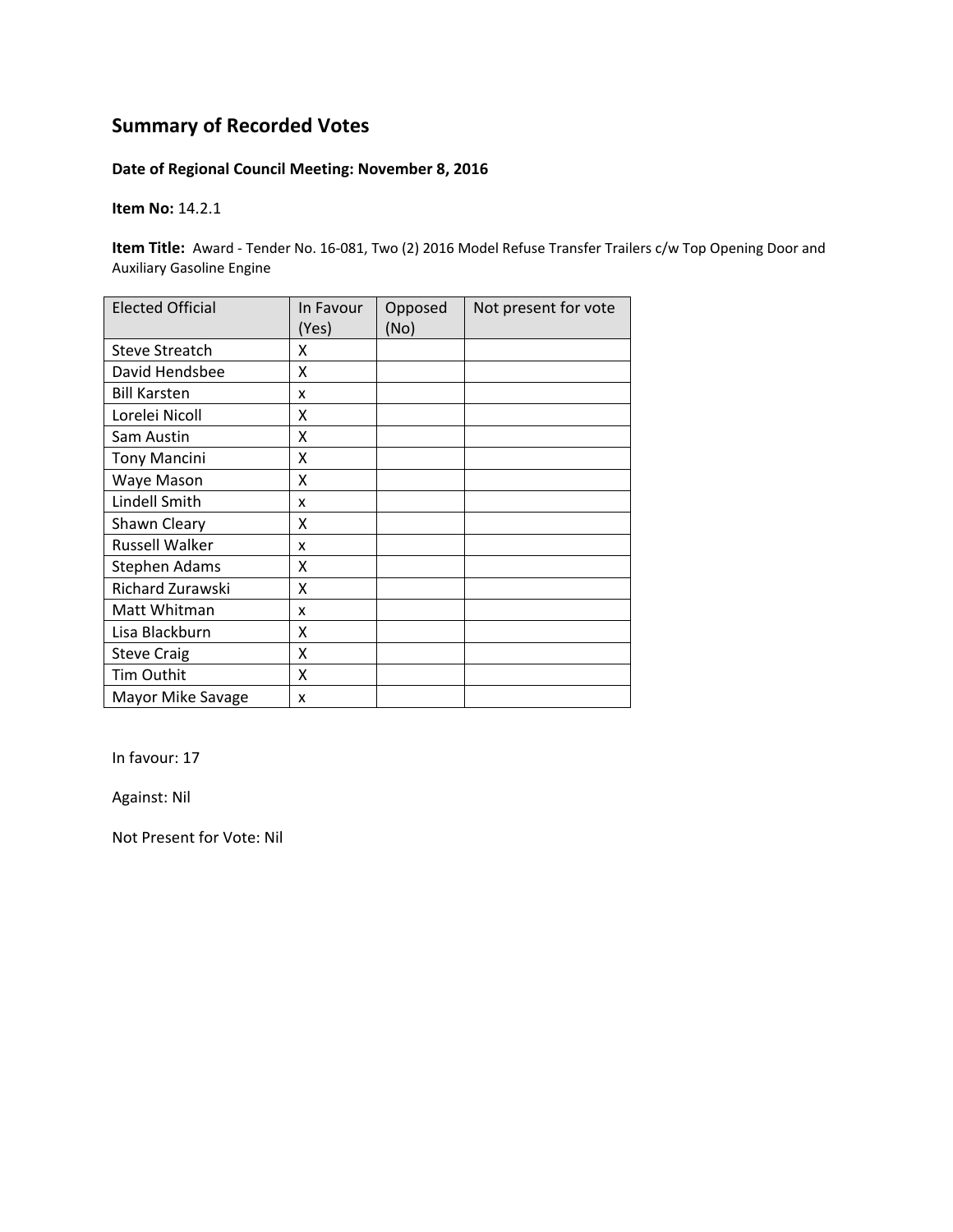### **Date of Regional Council Meeting: November 8, 2016**

**Item No:** 14.2.2

**Item Title:** Hammonds Plains ‐ Bluewater Pre‐Design Study

| <b>Elected Official</b> | In Favour<br>(Yes) | Opposed<br>(No) | Not present for vote |
|-------------------------|--------------------|-----------------|----------------------|
| <b>Steve Streatch</b>   | x                  |                 |                      |
| David Hendsbee          | x                  |                 |                      |
| <b>Bill Karsten</b>     | x                  |                 |                      |
| Lorelei Nicoll          | χ                  |                 |                      |
| Sam Austin              | x                  |                 |                      |
| <b>Tony Mancini</b>     | X                  |                 |                      |
| Waye Mason              | Χ                  |                 |                      |
| Lindell Smith           | x                  |                 |                      |
| Shawn Cleary            | x                  |                 |                      |
| <b>Russell Walker</b>   | x                  |                 |                      |
| <b>Stephen Adams</b>    | χ                  |                 |                      |
| Richard Zurawski        | Χ                  |                 |                      |
| Matt Whitman            | x                  |                 |                      |
| Lisa Blackburn          | X                  |                 |                      |
| <b>Steve Craig</b>      | X                  |                 |                      |
| Tim Outhit              | X                  |                 |                      |
| Mayor Mike Savage       | X                  |                 |                      |

In favour: 17

Against: Nil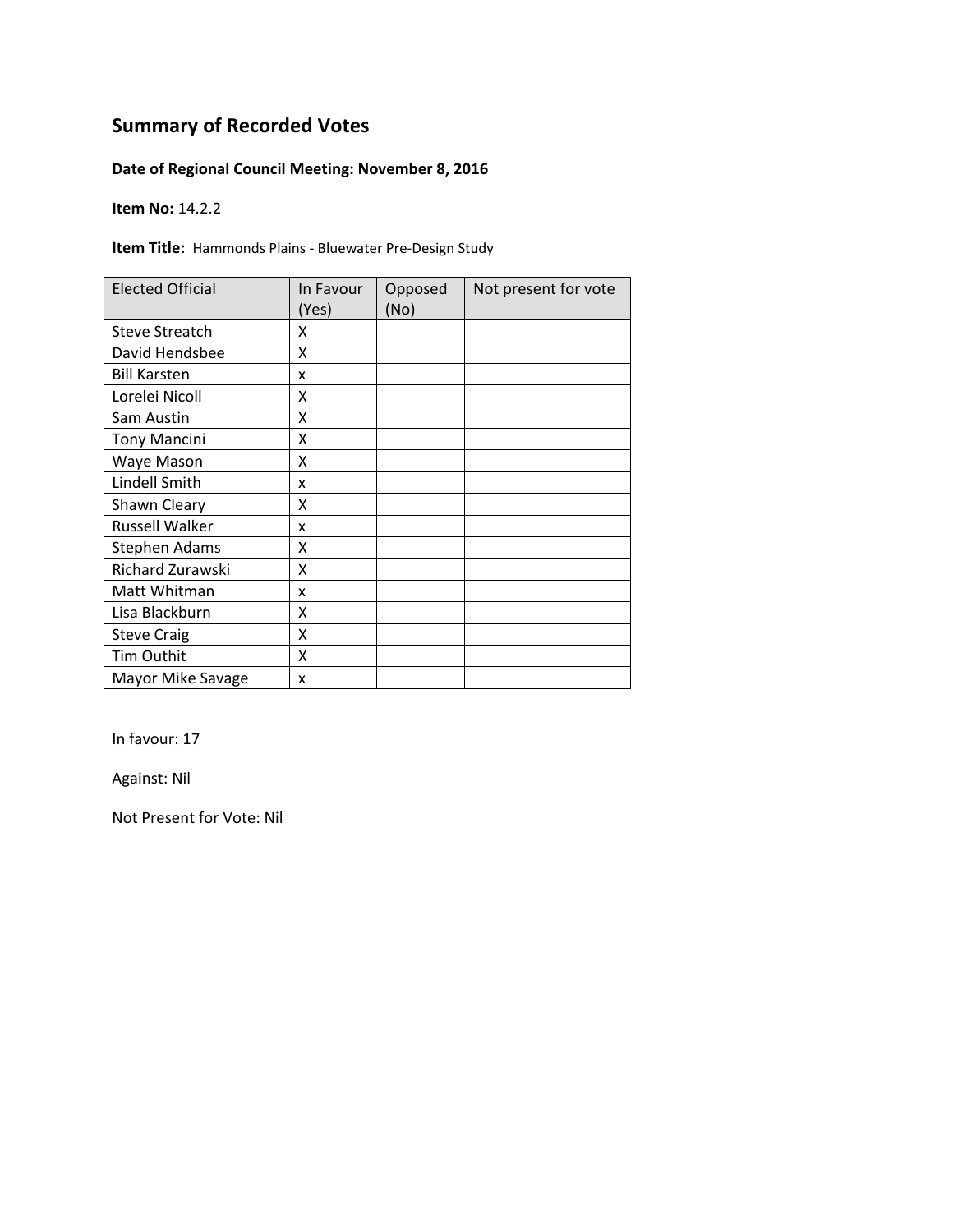### **Date of Regional Council Meeting: November 8, 2016**

**Item No:** 14.2.3

**Item Title:** Additional Funding for Snow Removal Program for Seniors and Persons with Disabilities

| <b>Elected Official</b> | In Favour | Opposed | Not present for vote |
|-------------------------|-----------|---------|----------------------|
|                         | (Yes)     | (No)    |                      |
| <b>Steve Streatch</b>   | x         |         |                      |
| David Hendsbee          | Χ         |         |                      |
| <b>Bill Karsten</b>     | x         |         |                      |
| Lorelei Nicoll          | x         |         |                      |
| Sam Austin              | x         |         |                      |
| <b>Tony Mancini</b>     | x         |         |                      |
| Waye Mason              | X         |         |                      |
| Lindell Smith           | x         |         |                      |
| Shawn Cleary            | X         |         |                      |
| <b>Russell Walker</b>   | x         |         |                      |
| Stephen Adams           | X         |         |                      |
| Richard Zurawski        | X         |         |                      |
| Matt Whitman            | x         |         |                      |
| Lisa Blackburn          | X         |         |                      |
| <b>Steve Craig</b>      | Χ         |         |                      |
| Tim Outhit              | Χ         |         |                      |
| Mayor Mike Savage       | x         |         |                      |

In favour: 17

Against: Nil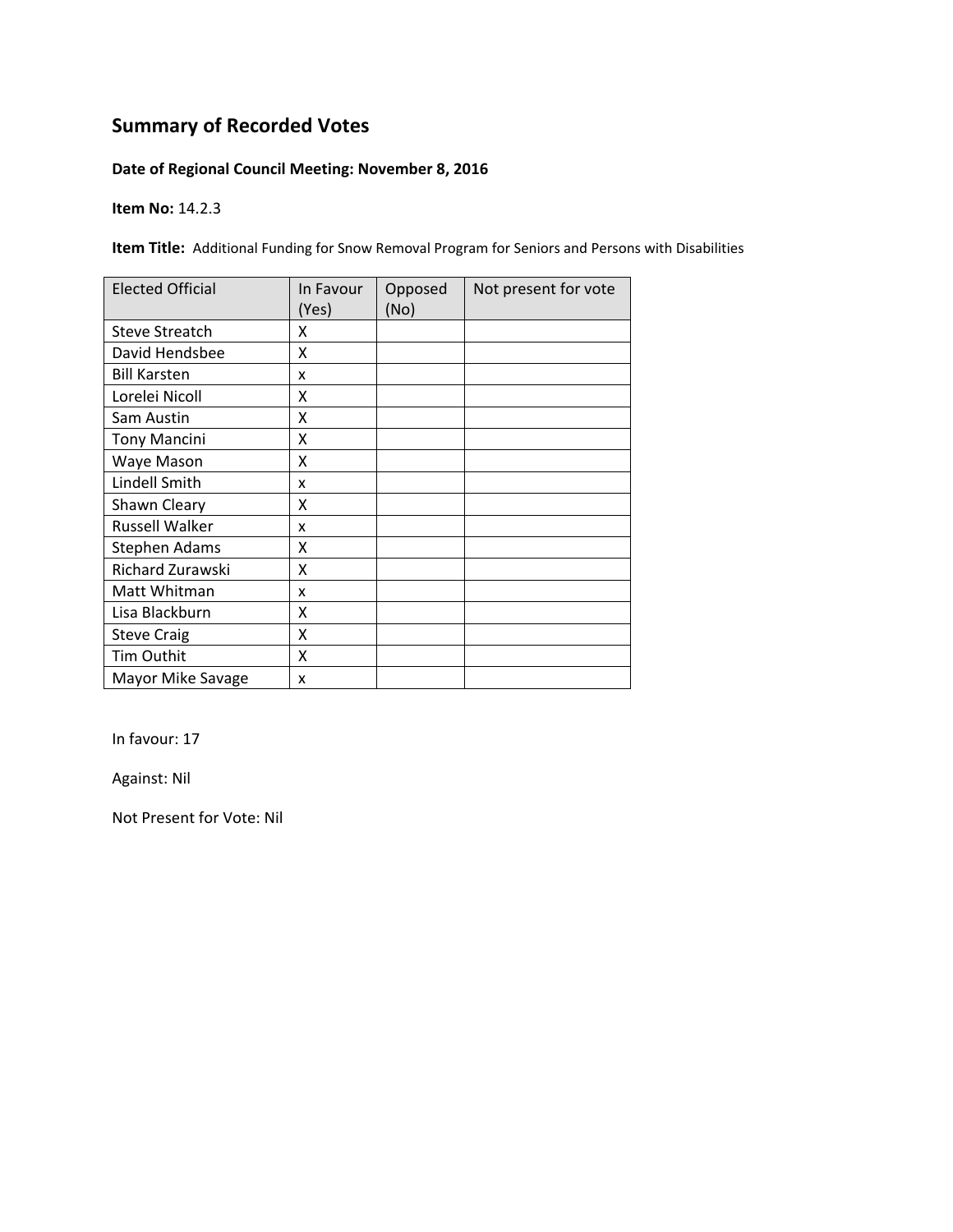### **Date of Regional Council Meeting: November 8, 2016**

**Item No:** 14.2.4

**Item Title:** Parking Ticket Management System

| <b>Elected Official</b> | In Favour<br>(Yes) | Opposed<br>(No) | Not present for vote |
|-------------------------|--------------------|-----------------|----------------------|
| <b>Steve Streatch</b>   | x                  |                 |                      |
| David Hendsbee          | x                  |                 |                      |
| <b>Bill Karsten</b>     | x                  |                 |                      |
| Lorelei Nicoll          | χ                  |                 |                      |
| Sam Austin              | x                  |                 |                      |
| <b>Tony Mancini</b>     | X                  |                 |                      |
| Waye Mason              | Χ                  |                 |                      |
| Lindell Smith           | x                  |                 |                      |
| Shawn Cleary            | x                  |                 |                      |
| <b>Russell Walker</b>   | x                  |                 |                      |
| <b>Stephen Adams</b>    | χ                  |                 |                      |
| Richard Zurawski        | Χ                  |                 |                      |
| Matt Whitman            | x                  |                 |                      |
| Lisa Blackburn          | X                  |                 |                      |
| <b>Steve Craig</b>      | X                  |                 |                      |
| Tim Outhit              | X                  |                 |                      |
| Mayor Mike Savage       | X                  |                 |                      |

In favour: 17

Against: Nil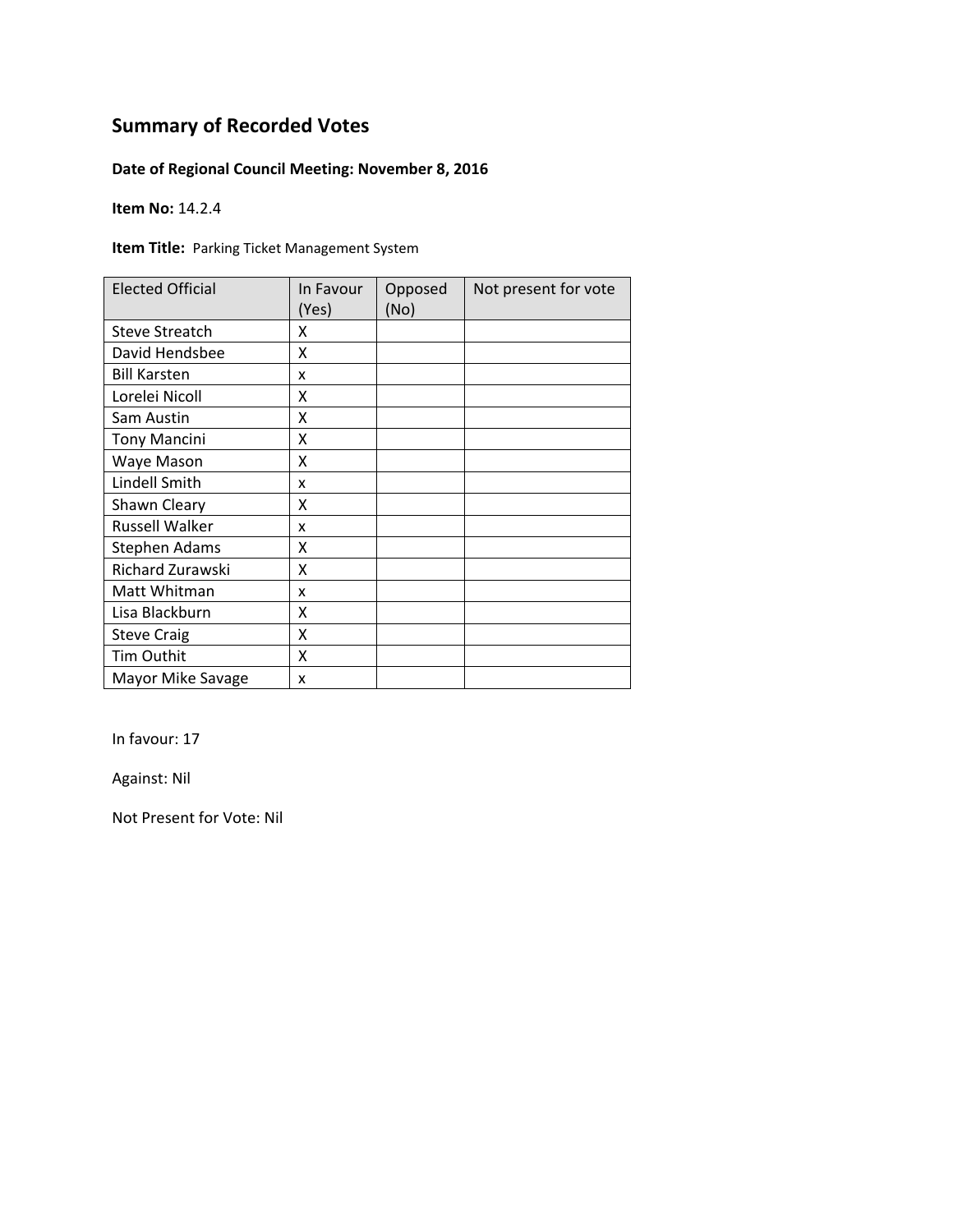### **Date of Regional Council Meeting: November 8, 2016**

**Item No:** 14.2.5

**Item Title:** Allocation of Unplanned Revenue to Reserves

| <b>Elected Official</b> | In Favour<br>(Yes) | Opposed<br>(No) | Not present for vote |
|-------------------------|--------------------|-----------------|----------------------|
| <b>Steve Streatch</b>   | x                  |                 |                      |
| David Hendsbee          | x                  |                 |                      |
| <b>Bill Karsten</b>     | x                  |                 |                      |
| Lorelei Nicoll          | χ                  |                 |                      |
| Sam Austin              | x                  |                 |                      |
| <b>Tony Mancini</b>     | X                  |                 |                      |
| Waye Mason              | Χ                  |                 |                      |
| Lindell Smith           | x                  |                 |                      |
| Shawn Cleary            | x                  |                 |                      |
| <b>Russell Walker</b>   | x                  |                 |                      |
| <b>Stephen Adams</b>    | χ                  |                 |                      |
| Richard Zurawski        | Χ                  |                 |                      |
| Matt Whitman            | x                  |                 |                      |
| Lisa Blackburn          | X                  |                 |                      |
| <b>Steve Craig</b>      | X                  |                 |                      |
| Tim Outhit              | X                  |                 |                      |
| Mayor Mike Savage       | X                  |                 |                      |

In favour: 17

Against: Nil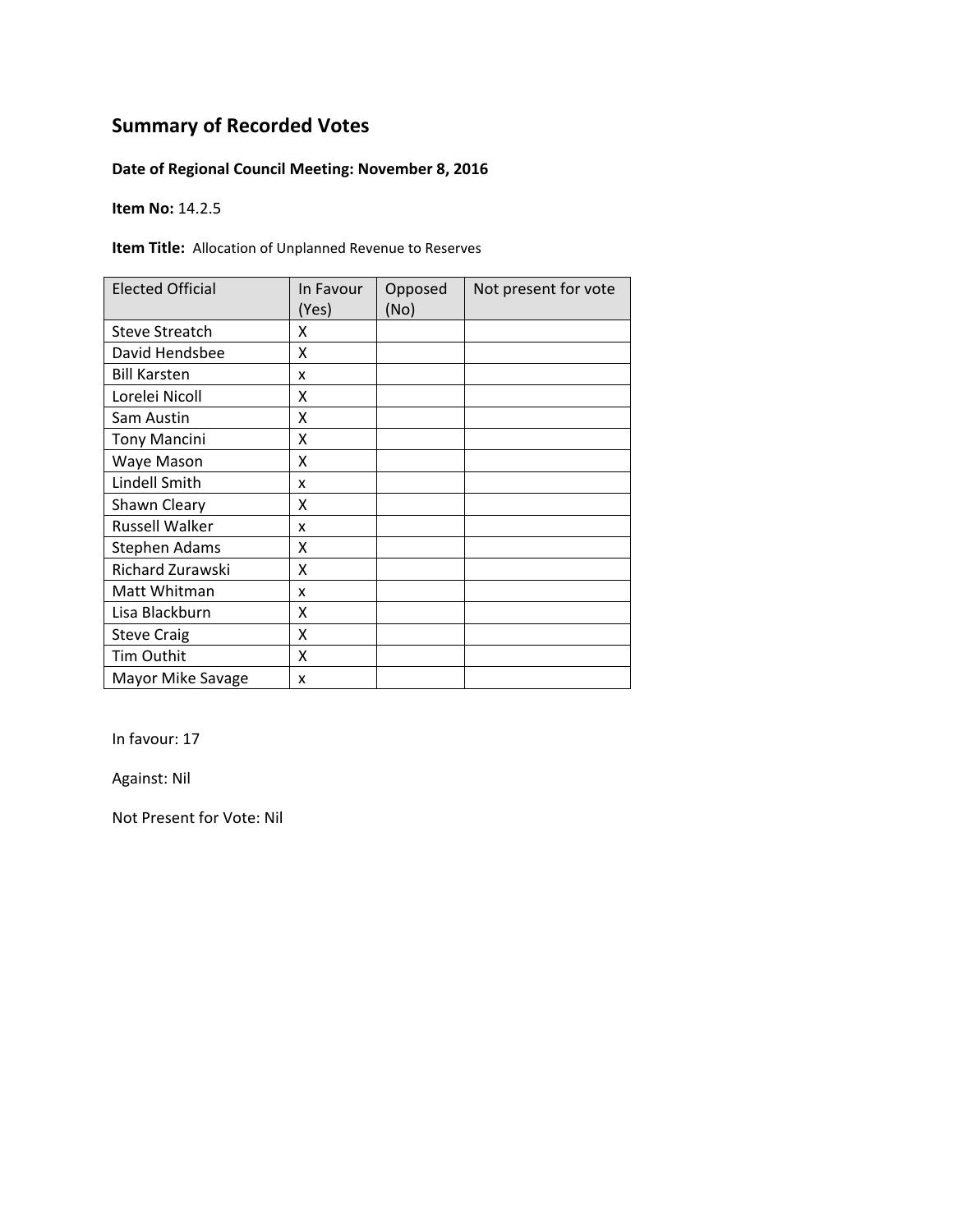### **Date of Regional Council Meeting: November 8, 2016**

**Item No:** 14.3.1

**Item Title:** 2017 Council Meeting Schedule

| <b>Elected Official</b> | In Favour<br>(Yes) | Opposed<br>(No) | Not present for vote |
|-------------------------|--------------------|-----------------|----------------------|
| <b>Steve Streatch</b>   | x                  |                 |                      |
| David Hendsbee          | Χ                  |                 |                      |
| <b>Bill Karsten</b>     | x                  |                 |                      |
| Lorelei Nicoll          | x                  |                 |                      |
| Sam Austin              | Χ                  |                 |                      |
| <b>Tony Mancini</b>     | x                  |                 |                      |
| Waye Mason              | X                  |                 |                      |
| Lindell Smith           | x                  |                 |                      |
| Shawn Cleary            | X                  |                 |                      |
| <b>Russell Walker</b>   | x                  |                 |                      |
| <b>Stephen Adams</b>    | χ                  |                 |                      |
| Richard Zurawski        | χ                  |                 |                      |
| Matt Whitman            | x                  |                 |                      |
| Lisa Blackburn          | χ                  |                 |                      |
| <b>Steve Craig</b>      | X                  |                 |                      |
| Tim Outhit              |                    |                 | X                    |
| Mayor Mike Savage       | x                  |                 |                      |

In favour: 16

Against: Nil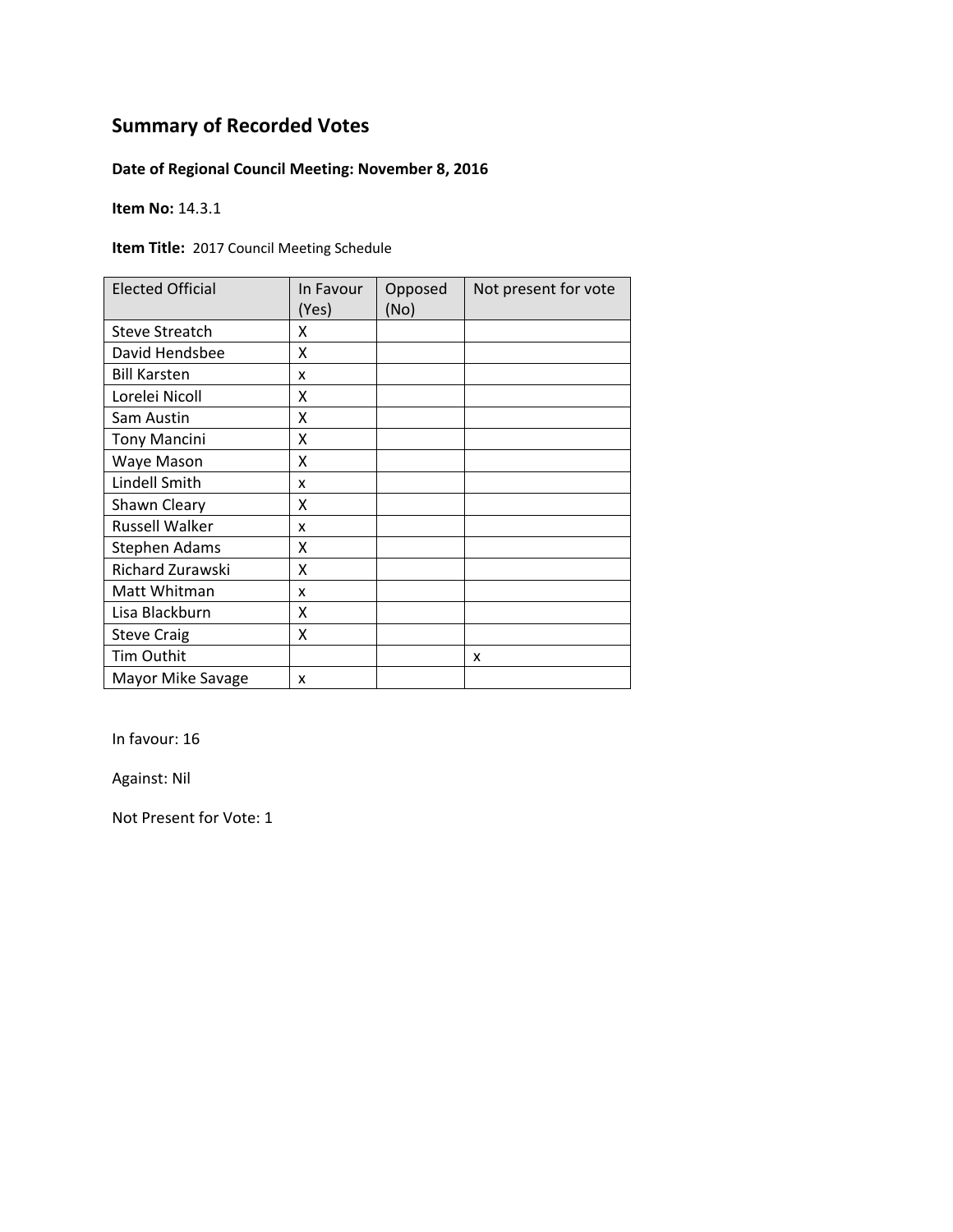#### **Date of Regional Council Meeting: November 8, 2016**

**Item No:** 14.4.1

Item Title: Proposed Administrative Order 2016-002-OP, Respecting the Implementation of Local Street Bikeways

| <b>Elected Official</b> | In Favour<br>(Yes) | Opposed<br>(No) | Not present for vote |
|-------------------------|--------------------|-----------------|----------------------|
| <b>Steve Streatch</b>   | x                  |                 |                      |
| David Hendsbee          | Χ                  |                 |                      |
| <b>Bill Karsten</b>     | x                  |                 |                      |
| Lorelei Nicoll          | X                  |                 |                      |
| Sam Austin              | Χ                  |                 |                      |
| <b>Tony Mancini</b>     | Χ                  |                 |                      |
| Waye Mason              | X                  |                 |                      |
| Lindell Smith           | x                  |                 |                      |
| Shawn Cleary            | x                  |                 |                      |
| <b>Russell Walker</b>   | x                  |                 |                      |
| <b>Stephen Adams</b>    | χ                  |                 |                      |
| Richard Zurawski        | X                  |                 |                      |
| Matt Whitman            | x                  |                 |                      |
| Lisa Blackburn          | X                  |                 |                      |
| <b>Steve Craig</b>      | Χ                  |                 |                      |
| Tim Outhit              | x                  |                 |                      |
| Mayor Mike Savage       | X                  |                 |                      |

In favour: 17

Against: Nil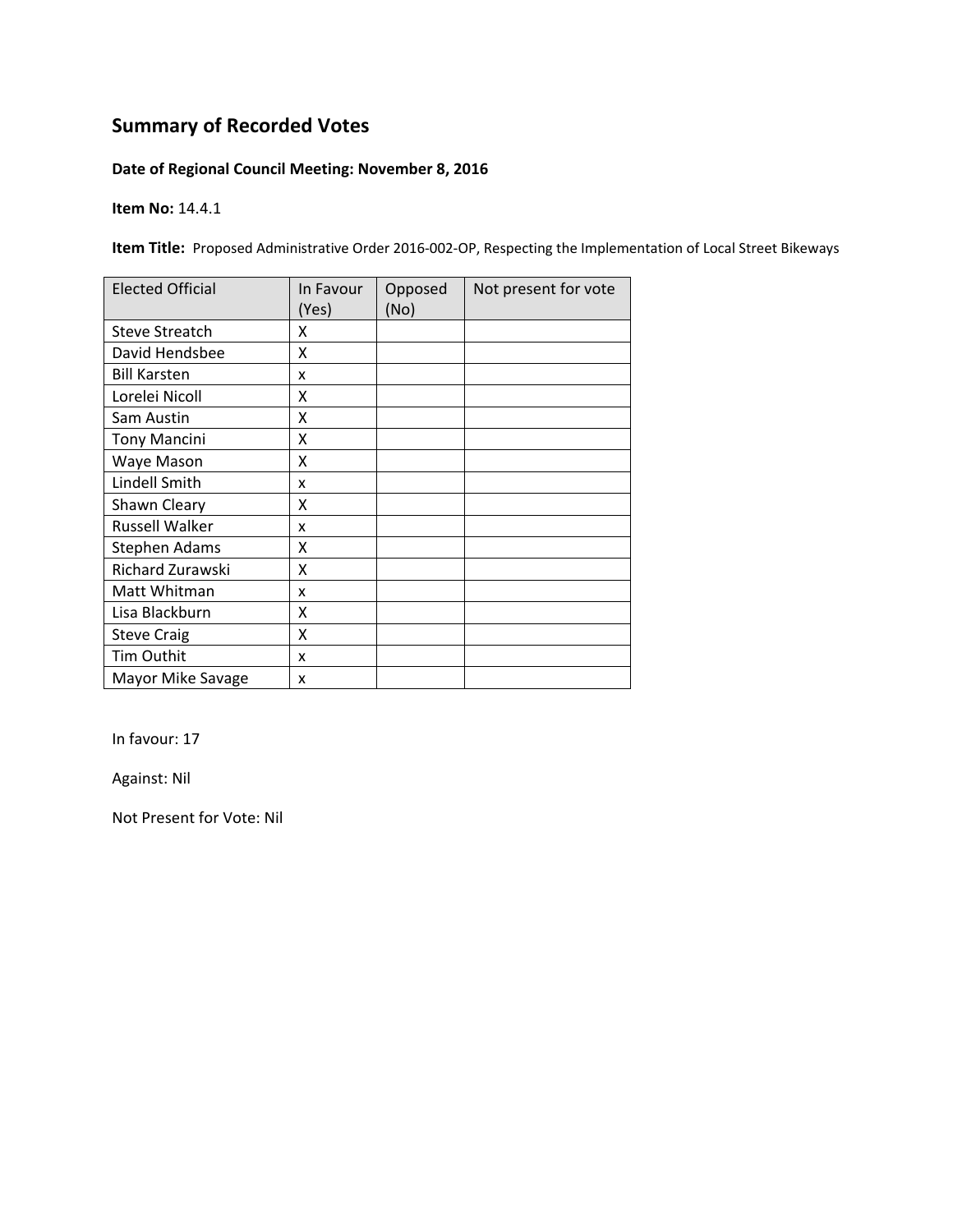### **Date of Regional Council Meeting: November 8, 2016**

**Item No:** 14.4.2

Item Title: Proposed Administrative Order 2016-006-ADM, Respecting Notification of the Removal of Marked Crosswalks

| <b>Elected Official</b> | In Favour<br>(Yes) | Opposed<br>(No) | Not present for vote |
|-------------------------|--------------------|-----------------|----------------------|
| <b>Steve Streatch</b>   | x                  |                 |                      |
| David Hendsbee          | X                  |                 |                      |
| <b>Bill Karsten</b>     | x                  |                 |                      |
| Lorelei Nicoll          | x                  |                 |                      |
| Sam Austin              | X                  |                 |                      |
| <b>Tony Mancini</b>     | X                  |                 |                      |
| Waye Mason              | X                  |                 |                      |
| Lindell Smith           | x                  |                 |                      |
| Shawn Cleary            | X                  |                 |                      |
| <b>Russell Walker</b>   | x                  |                 |                      |
| Stephen Adams           | X                  |                 |                      |
| Richard Zurawski        | X                  |                 |                      |
| Matt Whitman            | x                  |                 |                      |
| Lisa Blackburn          | x                  |                 |                      |
| <b>Steve Craig</b>      | Χ                  |                 |                      |
| Tim Outhit              |                    |                 | x                    |
| Mayor Mike Savage       | x                  |                 |                      |

In favour: 16

Against: Nil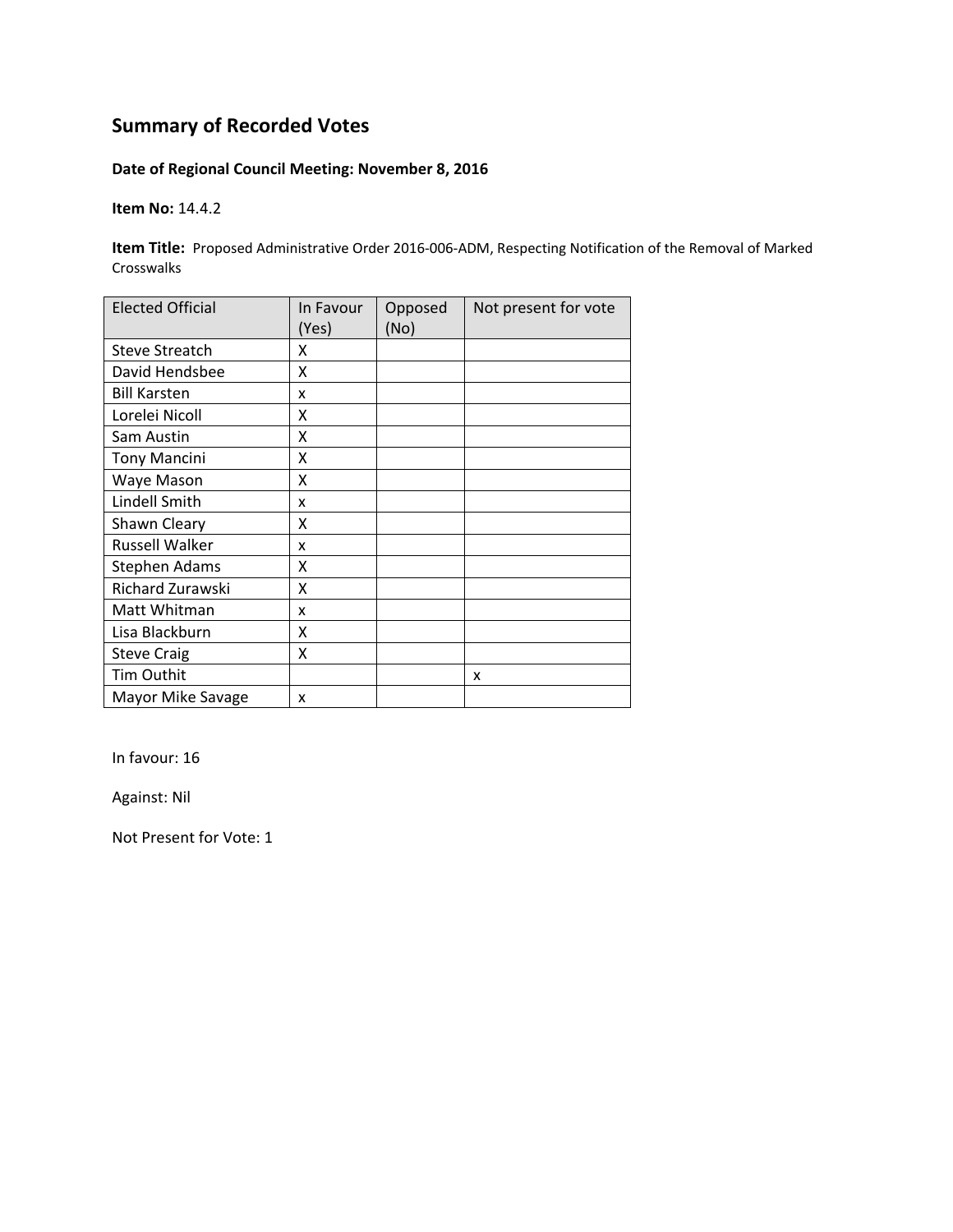### **Date of Regional Council Meeting: November 8, 2016**

**Item No:** 14.4.3

**Item Title:** Proposed Amendment to Administrative Order 39, Respecting Taxis and Limousine Regulation – Schedule 5

| <b>Elected Official</b> | In Favour<br>(Yes) | Opposed<br>(No) | Not present for vote |
|-------------------------|--------------------|-----------------|----------------------|
| <b>Steve Streatch</b>   | x                  |                 |                      |
| David Hendsbee          | Χ                  |                 |                      |
| <b>Bill Karsten</b>     | x                  |                 |                      |
| Lorelei Nicoll          | x                  |                 |                      |
| Sam Austin              | Χ                  |                 |                      |
| <b>Tony Mancini</b>     | X                  |                 |                      |
| Waye Mason              | X                  |                 |                      |
| Lindell Smith           | x                  |                 |                      |
| Shawn Cleary            | X                  |                 |                      |
| <b>Russell Walker</b>   | x                  |                 |                      |
| <b>Stephen Adams</b>    | Χ                  |                 |                      |
| Richard Zurawski        | X                  |                 |                      |
| Matt Whitman            | x                  |                 |                      |
| Lisa Blackburn          | Χ                  |                 |                      |
| <b>Steve Craig</b>      | Χ                  |                 |                      |
| Tim Outhit              | x                  |                 |                      |
| Mayor Mike Savage       | X                  |                 |                      |

In favour: 17

Against: Nil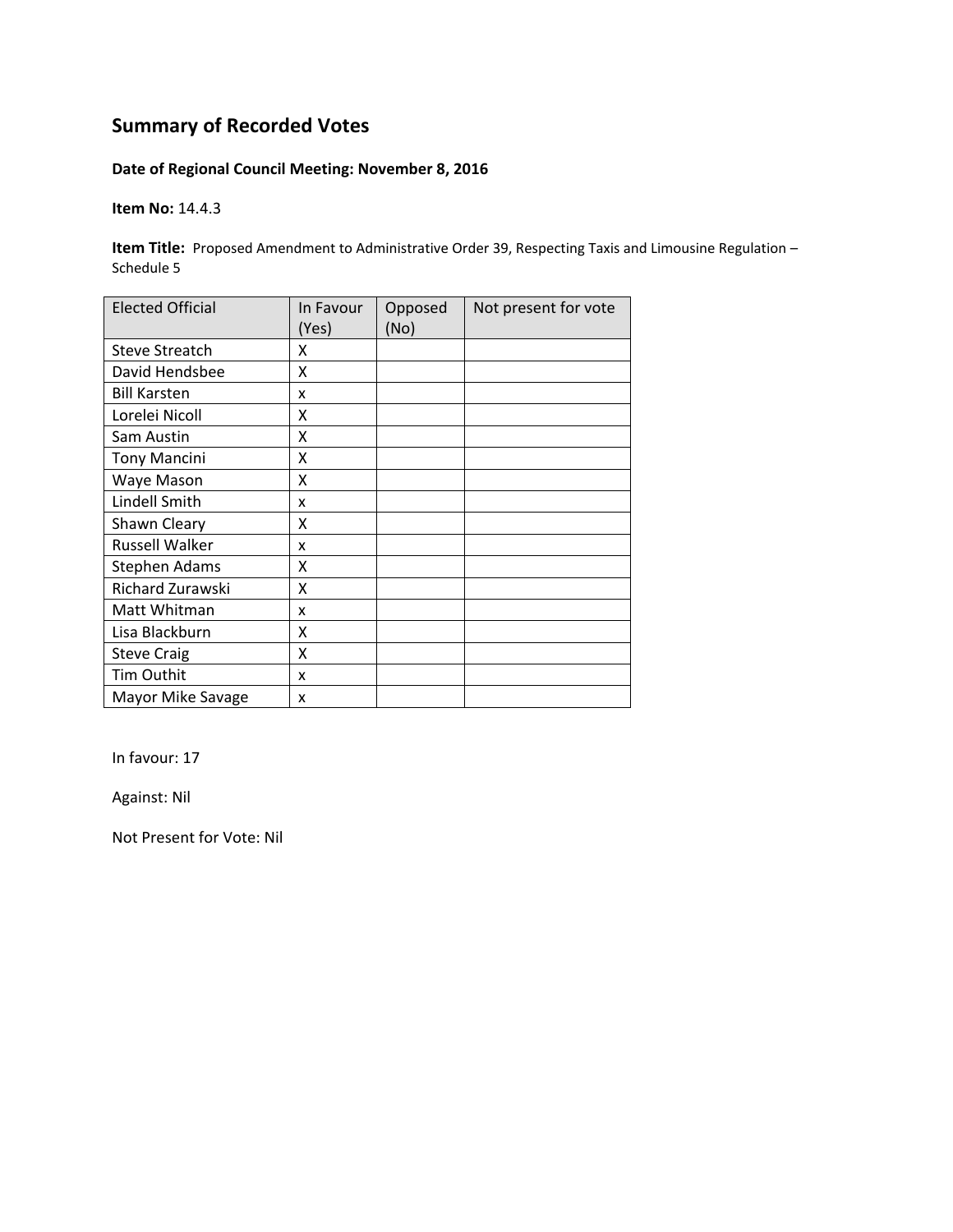### **Date of Regional Council Meeting: November 8, 2016**

**Item No:** 14.5.1

**Item Title:** Roles and Responsibilities in Police Service

*Motion to defer to December 6, 2016*

| <b>Elected Official</b> | In Favour<br>(Yes) | Opposed<br>(No) | Not present for vote |
|-------------------------|--------------------|-----------------|----------------------|
| <b>Steve Streatch</b>   | x                  |                 |                      |
| David Hendsbee          | X                  |                 |                      |
| <b>Bill Karsten</b>     | x                  |                 |                      |
| Lorelei Nicoll          | x                  |                 |                      |
| Sam Austin              | x                  |                 |                      |
| <b>Tony Mancini</b>     | Χ                  |                 |                      |
| Waye Mason              | x                  |                 |                      |
| Lindell Smith           | x                  |                 |                      |
| Shawn Cleary            |                    | x               |                      |
| <b>Russell Walker</b>   |                    | x               |                      |
| Stephen Adams           |                    | x               |                      |
| Richard Zurawski        |                    | x               |                      |
| Matt Whitman            | x                  |                 |                      |
| Lisa Blackburn          |                    | x               |                      |
| <b>Steve Craig</b>      | x                  |                 |                      |
| Tim Outhit              |                    | x               |                      |
| Mayor Mike Savage       | X                  |                 |                      |

In favour: 11

Against: 6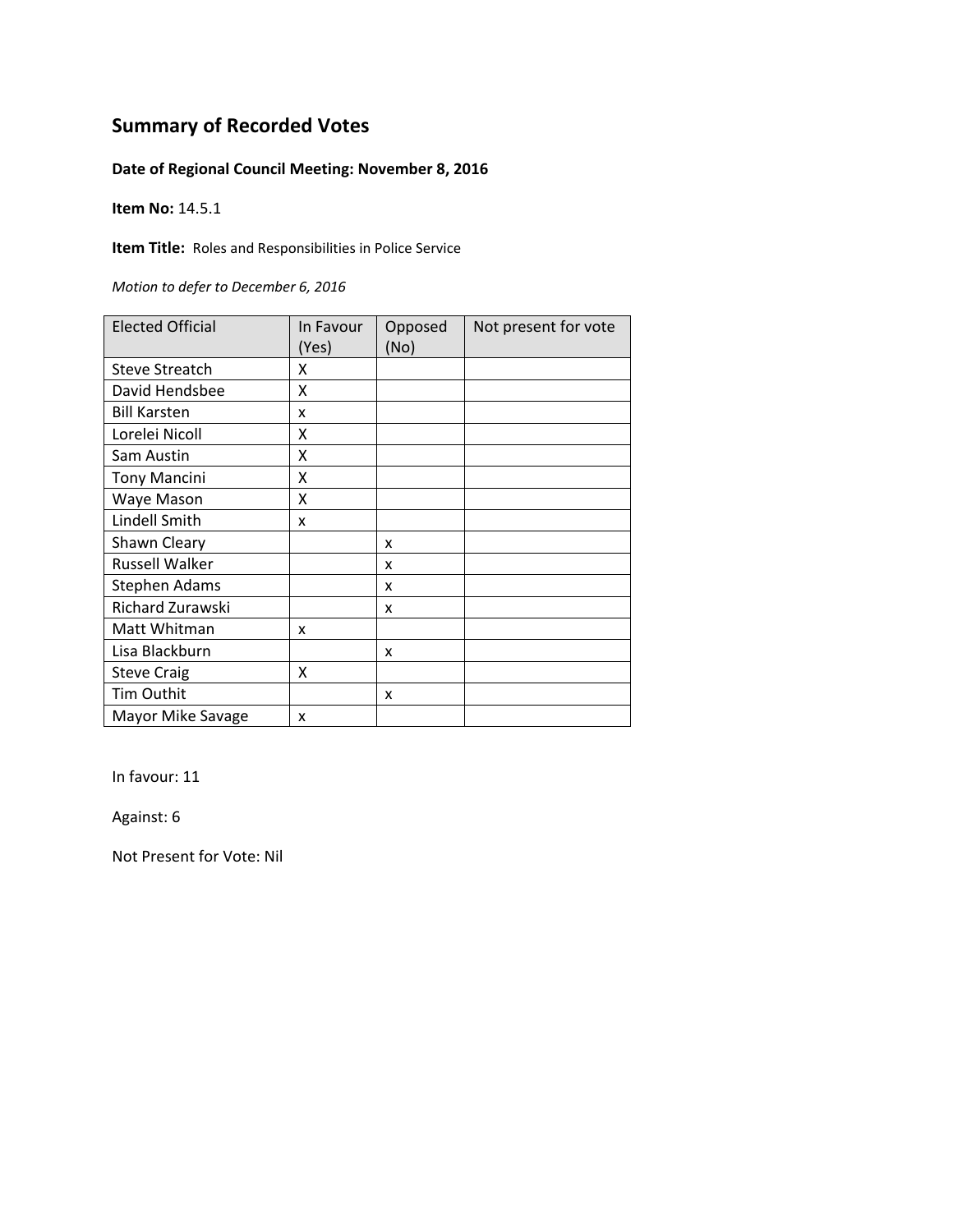### **Date of Regional Council Meeting: November 8, 2016**

**Item No:** 14.6.1

**Item Title:** Request a staff report re: Encroachment Policy and Enforcement

| <b>Elected Official</b> | In Favour<br>(Yes) | Opposed<br>(No) | Not present for vote |
|-------------------------|--------------------|-----------------|----------------------|
| <b>Steve Streatch</b>   | χ                  |                 |                      |
| David Hendsbee          | X                  |                 |                      |
| <b>Bill Karsten</b>     | x                  |                 |                      |
| Lorelei Nicoll          | χ                  |                 |                      |
| Sam Austin              | Χ                  |                 |                      |
| <b>Tony Mancini</b>     | Χ                  |                 |                      |
| Waye Mason              | X                  |                 |                      |
| Lindell Smith           | x                  |                 |                      |
| Shawn Cleary            | χ                  |                 |                      |
| Russell Walker          | χ                  |                 |                      |
| <b>Stephen Adams</b>    | Χ                  |                 |                      |
| Richard Zurawski        | X                  |                 |                      |
| Matt Whitman            | X                  |                 |                      |
| Lisa Blackburn          | X                  |                 |                      |
| <b>Steve Craig</b>      | Χ                  |                 |                      |
| Tim Outhit              | x                  |                 |                      |
| Mayor Mike Savage       | x                  |                 |                      |

In favour: 17

Against: Nil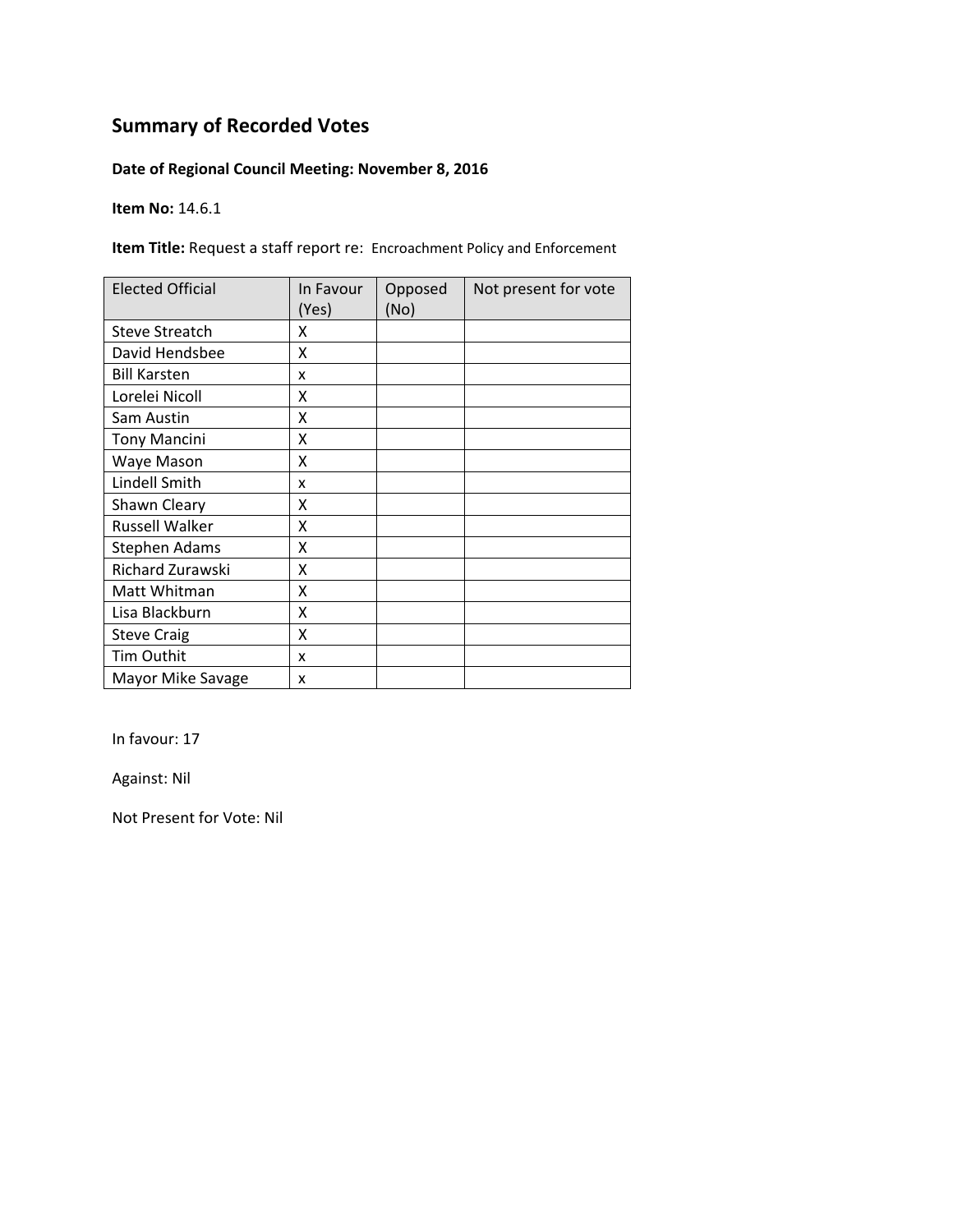### **Date of Regional Council Meeting: November 8, 2016**

**Item No:** 14.6.2

**Item Title:** Request a staff report re: Reinstating of the Former Lake Monitoring & Sampling Program

| <b>Elected Official</b> | In Favour<br>(Yes) | Opposed<br>(No) | Not present for vote |
|-------------------------|--------------------|-----------------|----------------------|
| <b>Steve Streatch</b>   | x                  |                 |                      |
| David Hendsbee          | Χ                  |                 |                      |
| <b>Bill Karsten</b>     | x                  |                 |                      |
| Lorelei Nicoll          | X                  |                 |                      |
| Sam Austin              | Χ                  |                 |                      |
| <b>Tony Mancini</b>     | Χ                  |                 |                      |
| Waye Mason              | X                  |                 |                      |
| Lindell Smith           | x                  |                 |                      |
| Shawn Cleary            | x                  |                 |                      |
| <b>Russell Walker</b>   | X                  |                 |                      |
| <b>Stephen Adams</b>    | X                  |                 |                      |
| Richard Zurawski        | X                  |                 |                      |
| Matt Whitman            | X                  |                 |                      |
| Lisa Blackburn          | X                  |                 |                      |
| <b>Steve Craig</b>      | X                  |                 |                      |
| <b>Tim Outhit</b>       | x                  |                 |                      |
| Mayor Mike Savage       | X                  |                 |                      |

In favour: 17

Against: Nil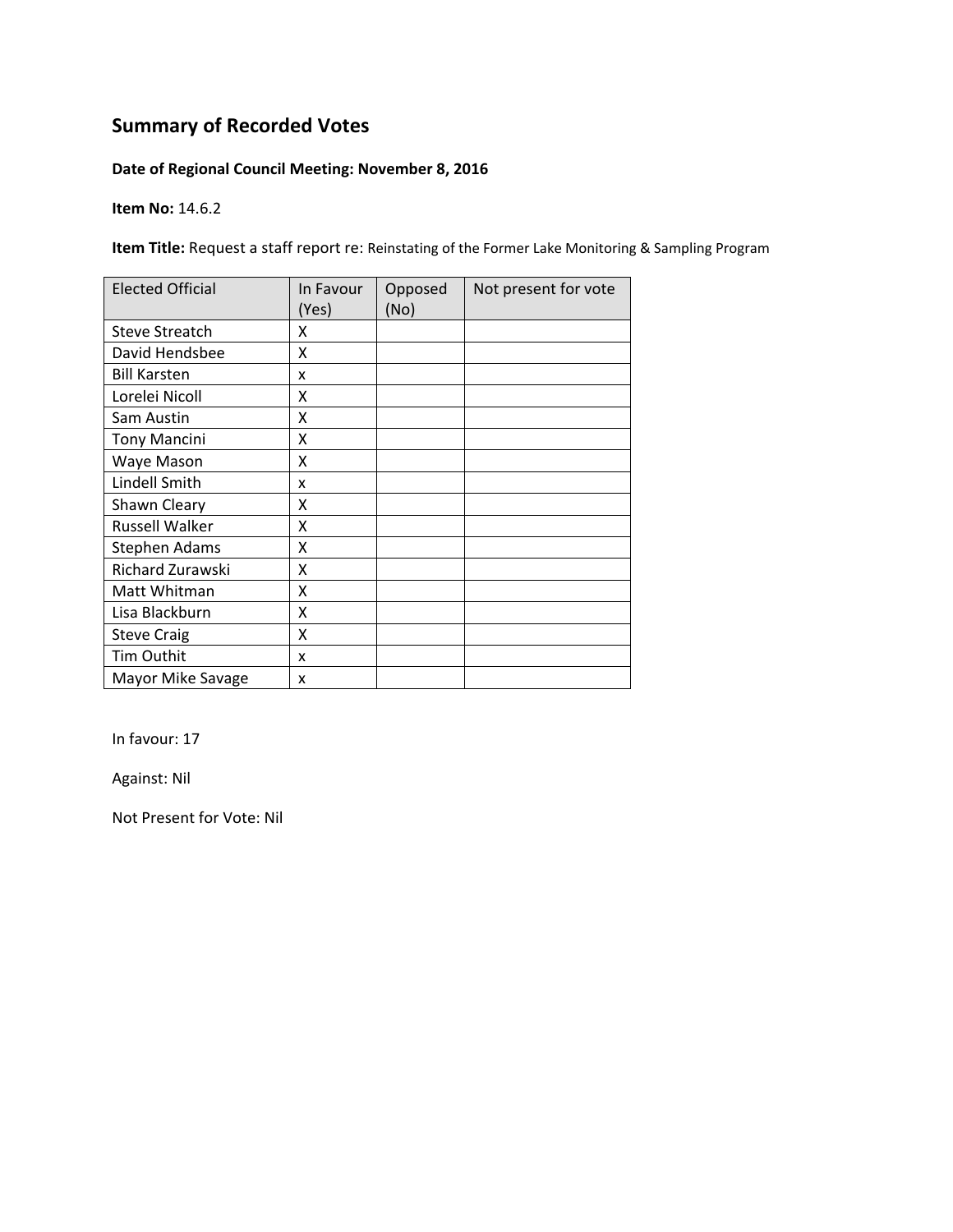#### **Date of Regional Council Meeting: November 8, 2016**

**Item No:** 15.1

**Item Title:** Request a staff report re: explore a pedestrian connection from St. Margaret's Bay Elementary to the St. Margaret's Bay Rails to Trails and the HRM Ball Field, playground and Bay waterfront access

*The following motion was approved as amended:*

That Halifax Regional Council request an addition to the motion approved by Council on May 24, 2016 as follows: "THAT Halifax Regional Council request a staff report to explore a pedestrian connection from St. Margaret's Bay Elementary to the St. Margaret's Bay Rails to Trails and the HRM ball field, playground and Bay waterfront access." to stipulate that the requested staff report also considers private road ownership and connection to the Old Chester *Road and budgetary implications.*

| <b>Elected Official</b> | In Favour<br>(Yes) | Opposed<br>(No) | Not present for vote |
|-------------------------|--------------------|-----------------|----------------------|
| <b>Steve Streatch</b>   | x                  |                 |                      |
| David Hendsbee          | x                  |                 |                      |
| <b>Bill Karsten</b>     | x                  |                 |                      |
| Lorelei Nicoll          | x                  |                 |                      |
| Sam Austin              | x                  |                 |                      |
| <b>Tony Mancini</b>     | x                  |                 |                      |
| Waye Mason              | X                  |                 |                      |
| Lindell Smith           | x                  |                 |                      |
| Shawn Cleary            | X                  |                 |                      |
| <b>Russell Walker</b>   | X                  |                 |                      |
| Stephen Adams           | x                  |                 |                      |
| Richard Zurawski        | x                  |                 |                      |
| Matt Whitman            | X                  |                 |                      |
| Lisa Blackburn          | x                  |                 |                      |
| <b>Steve Craig</b>      | x                  |                 |                      |
| Tim Outhit              | x                  |                 |                      |
| Mayor Mike Savage       | x                  |                 |                      |

In favour: 17

Against: Nil